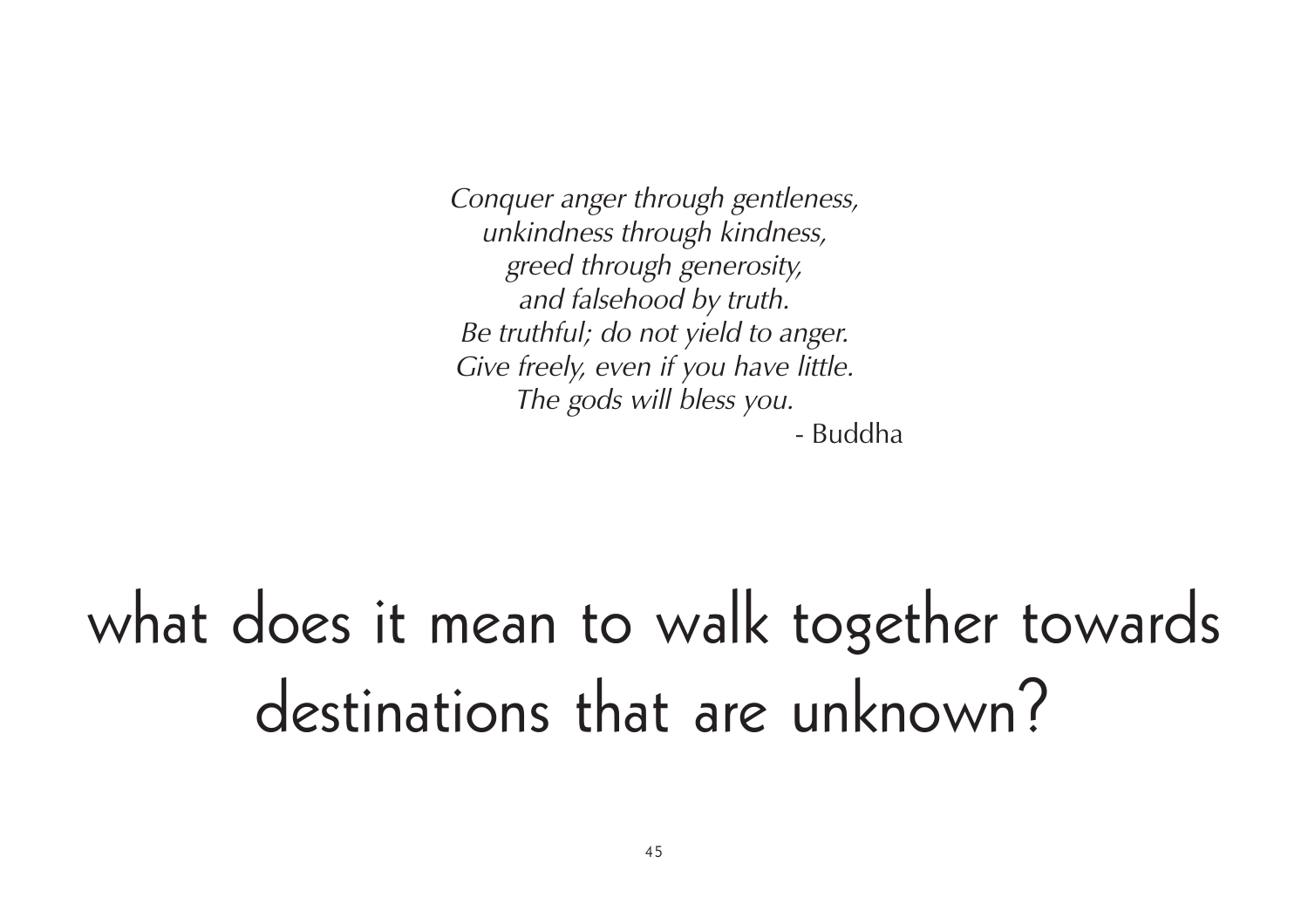

In these four days I learned what to do in the morning first after opening my eyes... "What I am going to do in the whole day will be a learning for tomorrow"

#### Dear Fellow Co-Creators –

It's taken a few days to pull things together after such a dynamic and vibrant conference. We feel extremely hopeful and energized by our gathering and are looking forward to see how these seeds spread and grow.

We're working to put together a full conference publication (with writings and images produced before the conference, at the conference and after the conference). For the post conference part of the process, we would like to have your reflections on some the following questions (feel free to pick and choose amongst these and to add more):

*What do learning societies mean to you now? What do you feel is the essence of learning societies?*

*What ideas, projects, processes, experiences, interactions, etc., did you find useful and inspiring?*

#### **Post-Conference Dialogue**

*What new questions do you have about learning societies which you would like to explore in more detail in the future?*

*What do you see as potential opportunities for nurturing learning societies in your own work, life, communities, etc.?*

*What do you see as the challenges or tensions to unfolding learning societies in your own communities now?*

*What are some new actions you would like to take to help unfold learning societies?*

If you could send a page or two of your thoughts or pictures, in the next week or so, we can finalize this as soon as possible. This is a really important part of the process so we request you to take time out of your busy schedules and share your reflections.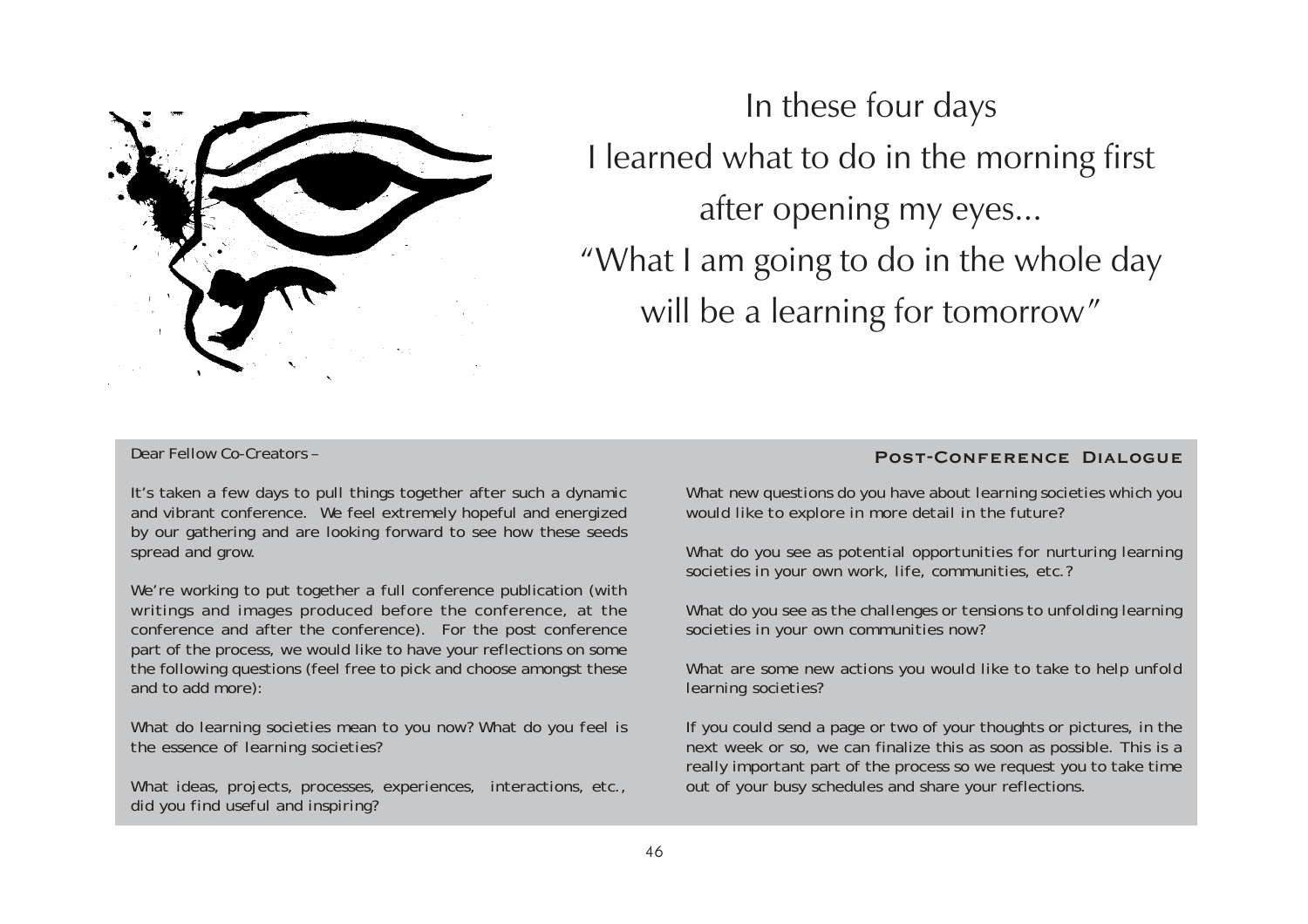#### **What do learning societies mean to you now? What do you feel is the essence of learning societies?**

### From Ravi Gulati

Some of the essential elements of learning societies could be a high value placed on awareness, understanding, observing how people deal with various issues, open eyes, open hearts, trust and respect for all members, non-judgmental of people, a sense of internal holism and completeness that

generates strength to welcome diversity without feeling overwhelmed/threatened by external influences, non-exclusive, fluid - easily merging in and out of other learning societies, egos under check, etc.

### From Lisa Aubrey

For too long my life and my work have been separate: my work and my professional life on one hand, and my spiritual, psychic, REAL life on the other. I've used the classroom to try to bridge the two — with comparatively great success professionally, and with much less satisfaction personally. With you in Udaipur, part of my mission was to find a space where I could learn to merge my selves —to connect. My conception of learning societies allows us to do that — to be whole and real and grounded and connected. I felt this in Udaipur. Learning societies, I believe, are groups of like-minded and kindredspirited individuals who come together to meet certain needs and pursue common desires and passions, with consciousnesses for respecting higher powers and natural forces, including the environment which nurtures, protects, feeds, and sustains us. Learning societies are not and do not have to be mutual admiration societies. There is, and should be, healthy debate and honest criticism as well. That is the way we grow and transcend.

### From KB Jinan

Knowledge in a natural learning process is like a sprouting seed. The way people build their settlements; adults deal with life has biological element. This is seen in the way various game children play in villages. All meant to make them true learners. There are games for sensitizing all the senses, balancing of the body, planning, and coming to know of the life and environment around them. This biological element is visible even in their sense of beauty.

### **Diverse Footprints in South Asia**

In the latter portion of the publication, we seek to highlight several groups, who are working in South Asia, each in their own distinct way, to articulate and grow learning societies. These are not presented as 'solutions', but rather as practical experiences and inspirations open to critical analysis in this larger conversation.

#### **Greetings from the Valley: Krishnamurti Schools**

The vision of the Krishnamurti school and related organizations is to address to the entire human being. It seeks to create a change in human psyche and consciousness — not just reformations at the socio-economic-political levels. In brief it is a cultural revolution. Academics are related only to skills and making money, which in turn caters to the body and to the more mundane. Though the body is not to be neglected at all, but a body-brain-mind consciousness harmony has to be understood. The human brain over the age is conditioned to solve problems and not to understand. Hence, each solution brings in a new problem… and it is infinite.

Perhaps only Nature can touch the consciousness. Human beings should allow it and not interfere. All Krishnamurti schools have huge beautiful spaces: hills, rivers, streams, trees, flowers, wild animals too. To preserve the innocence and sensitivity of a child is the real challenge. A teacher is an external factor and whatever the teacher does caters only to the physical. It is the feeling of affection of a teacher that is crucial and not the expression in academics. Hence, we remove the authority of the teacher and allow a child, right from the beginning, to understand self-learning and responsibility. The teacher is to be at the background. It is a challenge for the teacher to be a learning partner with the child.

We have now mixed age group for the class 1 to 4 with an open class system. This breaks down comparison and competition in kids; they learn to learn from each other and learn at one's own pace. A lot of time is given for walks, songs, art, games, and the concept of silence is introduced as well. Since children have exams only in class 9 and 10, 11 and 12, we have a free hand in curriculum. A child receives space, and there is no alternative to affection.

Krishnamurti's ideas are for the person of today. He talked about flowering in goodness and the awakening of intelligence. We do face challenges when applying this to the school however. Intellectual understanding of Krishnamurti is necessary, but not good enough. A colleague of mine had once asked Krishnamurti, "What do you expect of us so as to preserve the institutions?" He said, "Can you live without ambition, greed and jealousy?"

- Satish Inamdar <thevalleyschool@vsnl.net>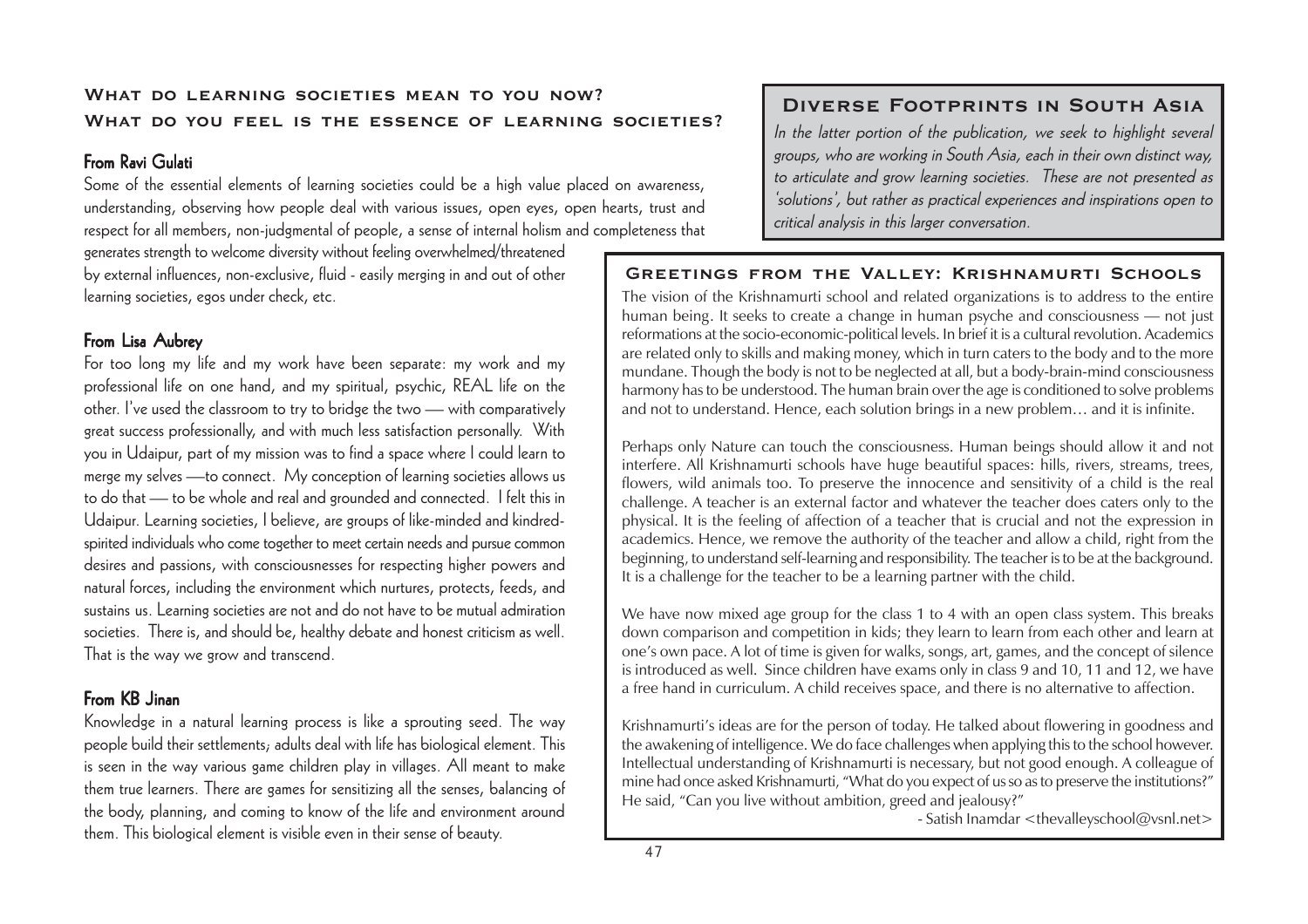### From Paige Raibmon

The session with Jinan also caused me to reflect on the difference between process and product. In many cases learning processes (ways of learning/ thinking/being/doing) are equally, if not more endangered, than the specifics of knowledge itself.

For example, in the Canadian indigenous context, the difference would be between a) the ability to relate an oral narrative in a way that linked supernatural creatures, human origins, and present-day moral/practical lessons about behaviour in a subtle, indirect yet powerful manner (process) versus b) the content of the origin story itself (product). And if process is at the heart of a distinct way of being/ thinking/ learning (as I think it is), then exploring how to define it and how to facilitate conditions that enable its survival seems an important discussion to have.

### From Yusef Progler

Maybe that is a learning society, of sorts, a space where we can learn about each other, ourselves, our environments, feeling a new community, if only temporarily, and yet one which beckons for a return. Do you see?

### From Kishore Saint

Some thoughts on learning, self and society. Focus on learning implies a shift from systems to self. Schooling and education have been shaped in the systems of religion, state and economy and function to serve their power and purposes. Learning as self-based autonomous nature and as social sharing, dialogue and nurture are subordinated by the demands of these command systems. This results in a loss of self and its autonomy/authenticity as learner, individually, socially and universally. Therefore, the first task for the learner or seeker becomes this recovery of self as learner, discovery of others so engaged and affirmation/ validation of this pursuit. This is also the prerequisite for svaraj. Beyond and even concurrent with this is learning as search for meaning and purpose.



# The only thing worth globalizing is dialogue and dissent. - Vivek Bhandari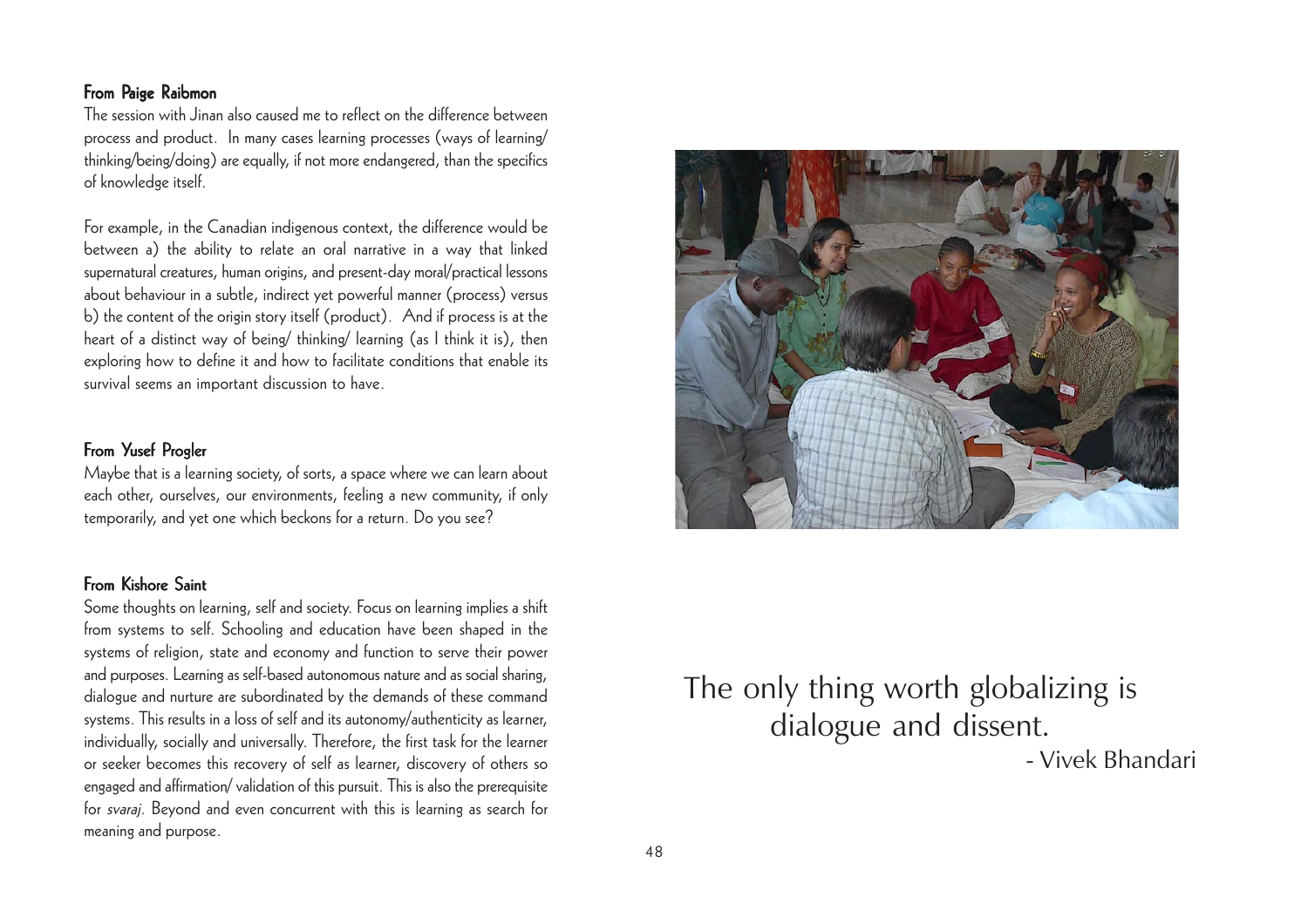### **What new questions do you have about learning societies which you would like to explore in more detail in the future? Questions and issues for South Asia?**

#### From Shilpa Jain

Is it possible for the dominant logic and human logic to communicate, or are these languages not translatable? Are we always reacting, and if so, how can we break that? What is the role, what is the place, of misfits like me? How can we transform notions of scarcity and abundance? How do we not let our own hypocrisy paralyze us or trap us in defensiveness, but instead, use it to generate change in ourselves and our relationships? How is Shikshantar re-defining the concept of movements, so that we don't fall into their same traps of trampling relationships and ignoring the self and each other? Not a conclusion, but new beginnings, these questions are for me the fuel for learning societies…

### From Vineeta Sood

If we want to regenerate learning societies in South Asia, the most important questions and issues are how do we:

- Start respecting and accepting ourselves for what we are?
- Rediscover the wealth of our traditional knowledge, analyze the modern knowledge in the context of our existing realities and adapt it sparingly?
- Make this information accessible to youth and children of our region? Keep our minds open and alert?
- Apply the principle of trust, respect and unconditional acceptance, with a possibility of open dialogue to all our relationships with children as well as adults?
- Live in harmony with nature and environment?
- Create an environment that is conducive to natural learning?
- Find new questions?
- Identify redundant auestions and irrelevant answers?
- Practically, how do we strike harmony within and around us?

#### **Manzil Learning Community**

For the last five years, I have been building (from scratch), and growing with, a learning community (without realizing to call it so) of neighbourhood children who come from humble backgrounds. I live with my mother and 'special' sister in a small apartment in the heart of New Delhi, rubbing shoulders with the rich and the powerful. For each such family, however, there are at least three more 'invisible' ones providing them with services that the Indian upper middle class takes so much for granted. It is children from those families – children of housemaids & cooks & electricians & barbers & drivers & servants – that are my buddies.

There's about 90 of them, all going to (or dropped out of, or sometimes passed out from) government schools (almost free education; dubious quality), ranging in age from 8 to 28 years. That makes for a really large family for our small house that's the center of all our activities. On the face of it, we have classes in Maths & Spoken English & Computer Basics after school as a sort of additional help. Since a government school student usually faces indifferent, sometimes hostile teachers at school, we end up doing the job of the school in its entirety in Maths & English – the two biggest demons in their lives. I began this work entirely on my own, but over the years the older students joined in to help teach the younger ones in a completely voluntary system of give and take that has evolved organically.

My real work, however, is to build a community of youth that serves as a forum for helping them discover their own potential (and reach it someday) and once they stand on a little solid ground, to give of themselves to society in any way they can. This more important, if subtle, level of our work involves creating and catching learning opportunities that come our way to together get exposed to things, people, events, thoughts and ideas, etc. that should (although they rarely do) form part of any education system. All of this happens in the context of a largish family rather than an institution, with its underlying holism, friendship and trust. We go for educational visits about the city (the most recent one was to an NGO called Karm Marg that works with runaway children), trips outside (17 of us went to Ladakh this June), invite people to come and interact (both formally and informally, and perhaps some of you would like to come sometime), practice democratic decision-making (in our weekly teachers' meeting), resolve conflicts in a civilized manner, develop leadership skills (the children organize events), strengthen independent thinking and decision making, encourage constructive approaches to issues (such as through volunteerism), smoothen parent-child relationships, help find meaningful work, etc.

- Ravi Gulati <gulatir@vsnl.com>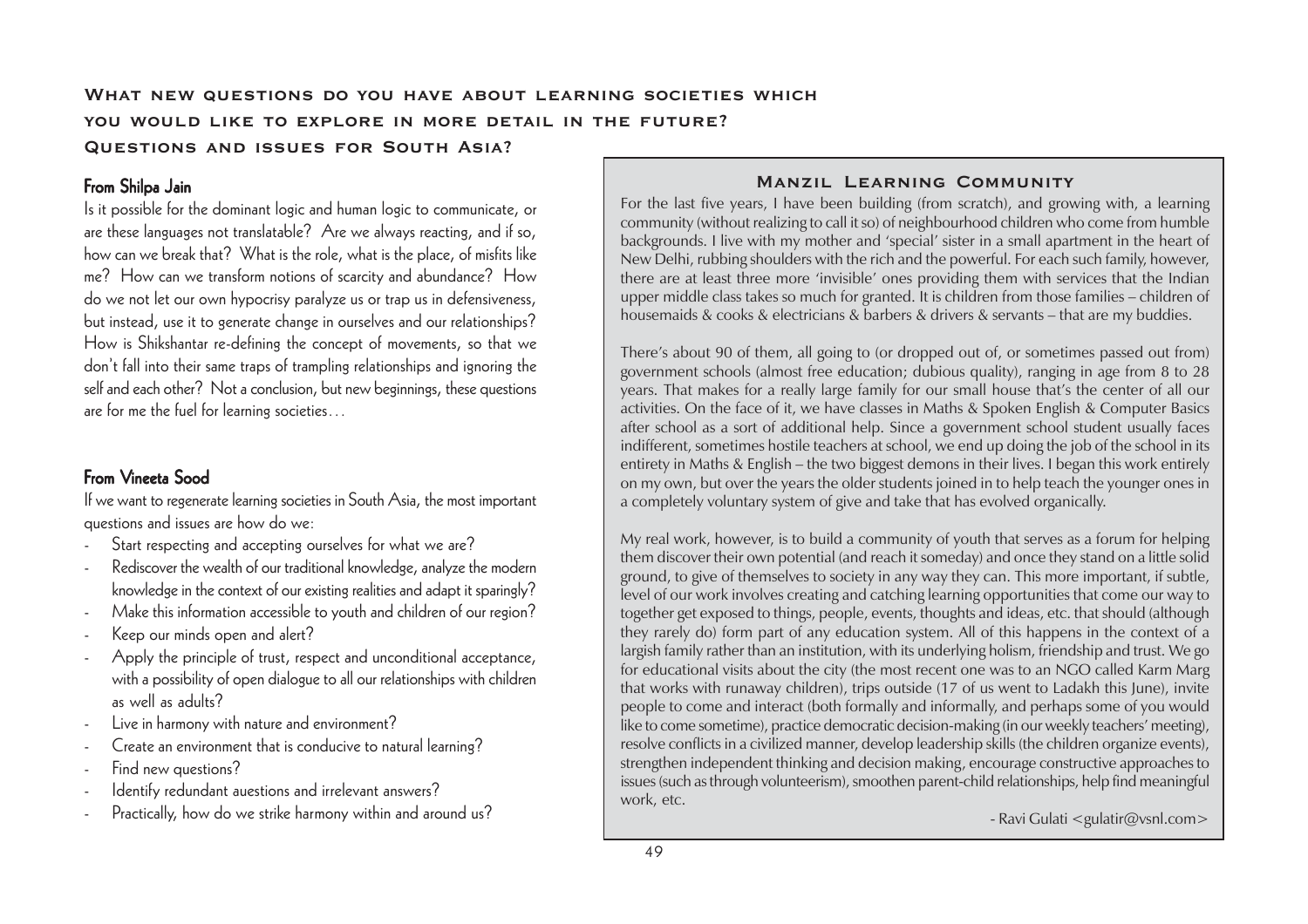

Image by Paige Raibmon

How do we nourish the 'seeds'

that are emerging?

- By simplicity in connection
- With everything all around us
- By continuing our questioning!!!
	- $\triangleleft$  Keep in touch with diversity (responses from the reflective poster session)

### From Raj Sethia

A burning desire to live in a world that fires my creativity, offers freedom to learn, a world that values human relations and transgresses false boundaries of economic/ national/religious separation. But how does one go about creating a world that one wishes to live in? How does one learn to deal with hurt and violence in our lives? What does one need to learn about oneself to feel happy and satisfied?

Personally, I have identified two themes that I wish to work upon. Learning to promote the sense and spirit of freedom in our lives - because I strongly believe that freedom is what we give ourselves. Secondly developing awareness about human relations and learning to value intergenerational learning. I am still not very clear about how I could possibly concretize my ideas into action, but I am working on it. A stubborn child with a pack of 100 pieces jigsaw puzzle!

#### From David Wolsk

I feel it's important to provide a very broad view that responds to the wide variety of learning experiences sought by a varied group of participants. Learners come in all sizes and shapes, with their own agendas and learning styles so almost everything should be available. The one universal, that could help all learners, is an exploration of learning itself .... learning how to learn… There is also a need to convince many learners that they can function without a traditional teacher.

### From Zainab Bawa

I am most passionate about issues of identity. Given our education system, it numbs the individual's identity. It emphasizes competition over cooperation. We learn to become individualistic in achievement, but we have lost touch with ourselves. Our education system does not recognize every individual as unique and different. This is apparent in the fact that teachers teach at a uniform pace which is not applicable to all. With the child's intelligence being insulted at every stage, he learns either to surrender or rebel. Both these are emotional baggages which we fail to acknowledge. In today's world, we face violence in various forms and in different places, be it home, family, school, work, society, etc. There is enough violence to drive each one of us mad. We have learnt to conform and to compromise our individual identities. This process begins at home (for most people) and continues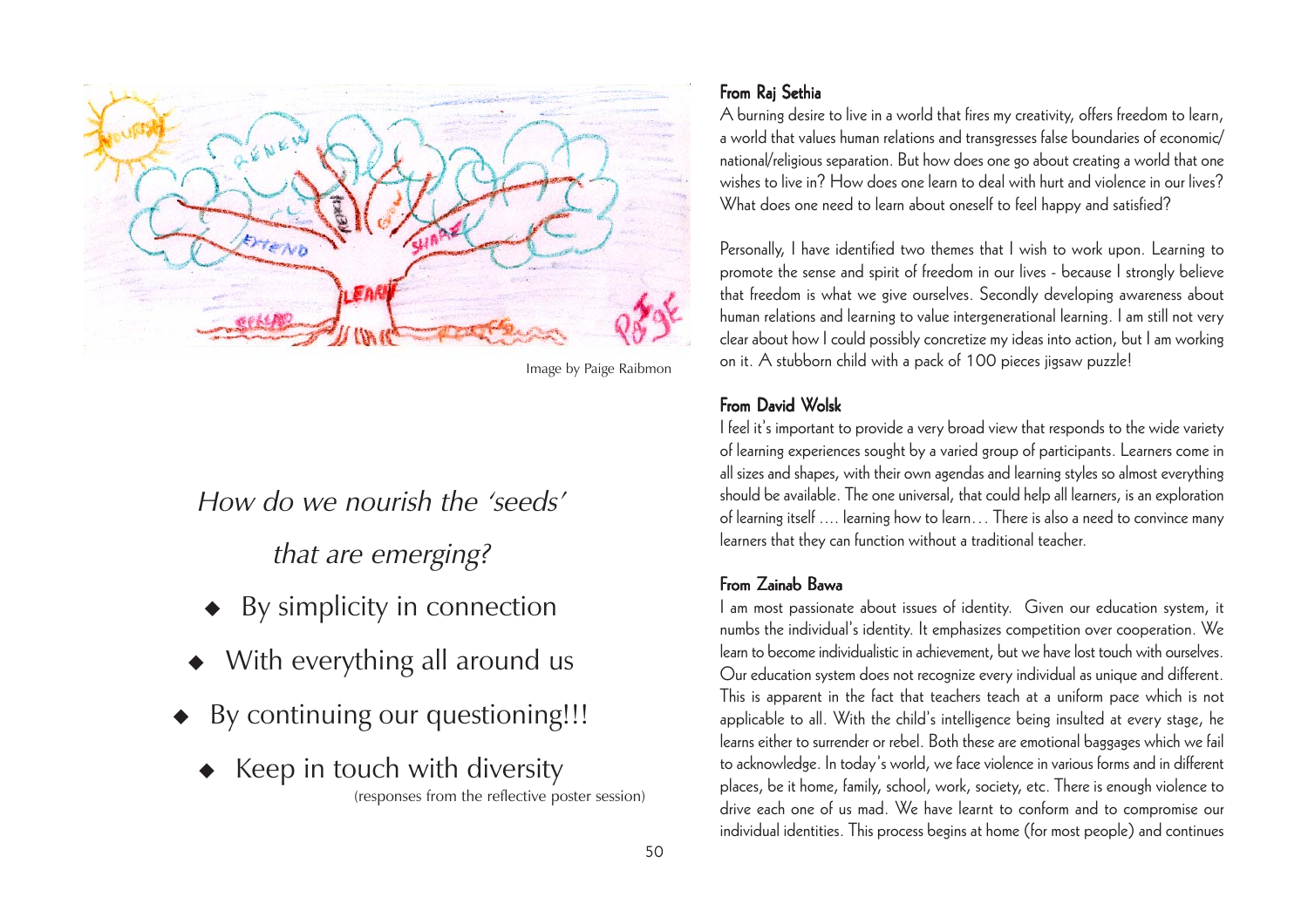### **Gurukulam: Regenerating Traditional Learning**

"After joining Gurukulam I can to realize my potential to sing. Today I am learning Classical singing and many other interesting subjects here. Quitting school is beneficiary for me as school was more like a prison to me."

"Now I have no pressure or fear of exam. In school I was tortured by teachers and was forced to do things there were not of my interests. With Gurukulam, I am now exploring my skills in dramatics and learning Vedic Mathematics, Sanskrit and other subjects that are relevant with my day to day living." – Rahul, age 13

"I quit standard  $9<sup>th</sup>$  because it was not only boring, but the environment within school was totally immoral. Today, I am very happy as I am learning Horse Riding, Tabla, Sanskrit and Ayurveda at Gurukulam." – Jinal, age 15

"I am enjoying organic food and spinning cloth every day. I am now relaxed after quitting school."  $-Luv$ , age 15

Inspired by Sri Hitruchi Vijayji Maharaj, 11 years ago Sri Uttamchand Shah started to un-school the 11 children who were part of his joint family. In the process, of Gurukulam (Sabarmati, Ahmedabad, Gujarat) was formed. Ayurveda, Vedic Mathematics, Astrology, Ritu Vigyan (season science), Ahar Vigyan (food science), pashu shastra (animal pedagogy), etc. kalas were explored by his children.

Many other parents were also inspired and began to un-school their children during this period. They believed that the present education system is anti-human and anti-nature. This system should be totally abolished, which can happen only if parents start to challenge it and regenerate faith in traditional learning/knowledge systems. Jinal, Aman, Rahul, Luv, Kush, Mitesh, Niraj, Parth are now living together and learning different kalas in Gurukulam. This process is based on 64 arts of woman and 72 arts of man, as described in ancient Jain scriptures. Gurukulam is also promoting traditional local agriculture, khadi, organic food and a complete non-violent lifestyle.

After 11 years, Gurukulam has helped children to understand and unfold their personal talents and potentials. Akhil (age 20), son of Uttamchand Shah, to-date has explored about 30 different kalas, from which he has mastered Astrology. In 2002, 12 families from the Shahibaug area of Ahmedabad were inspired by Gurukulam and decided not to send their children to school. They have started their own Gurukulam in their neighborhood.

- Sanjoy Singha <sanjoydamyanti@rediffmail.com> & Sumi-Chandresh <jeevanpremi@hotmail.com>

and strengthens in school. How can we address the issue of conformity, individuation and freedom, ideas about community, within our current system?

## From Manish Jain

Some of the themes which repeatedly underscored many of the discussions were swaraj, moving from frameworks of scarcity to abundance, the meaning of dialogue. Several concerns/opportunities emerged which I think are crucial for future discussions on learning societies, including:

- How do we support/develop local alternative economies (particular noncash)? What kinds of alternative currencies should be encouraged?
- How to support local artisans in ways that do not make them dependent on elites and the vulgarities of the global economy? How to strengthen the webs of interdependence between them and the local economies?
- What is the linkage between food and learning? How can we encourage more production of and support for local organic food? How do we reestablish relationships between city people and small farmers?
- How can we nurture each human being to become cultural co-creators, co-authors of their own meaning, producers of diverse community media? How do we reclaim our authentic senses of beauty and aesthetics?
- What harm has literacy programmes done to local communities, other ways of knowing, human minds, multiple identities? How can we support local languages without institutionalizing them?
- How do we generate more critical discussions around the role of Information and Communication Technologies in learning?
- How can we encourage diverse forms and spaces of play (outside of cricket and national sports) that encourages creativity, collaboration and dialogue?
- How can we more deeply understand joint-family structures and support them as collective learning spaces? What are the possibilities for strengthening intergenerational learning?
- How can we more deeply understand intra-caste and inter-caste relationships and support local ways of leadership, organizing, decisionmaking, wisdom?
- How do we develop learning communities which support zero-waste?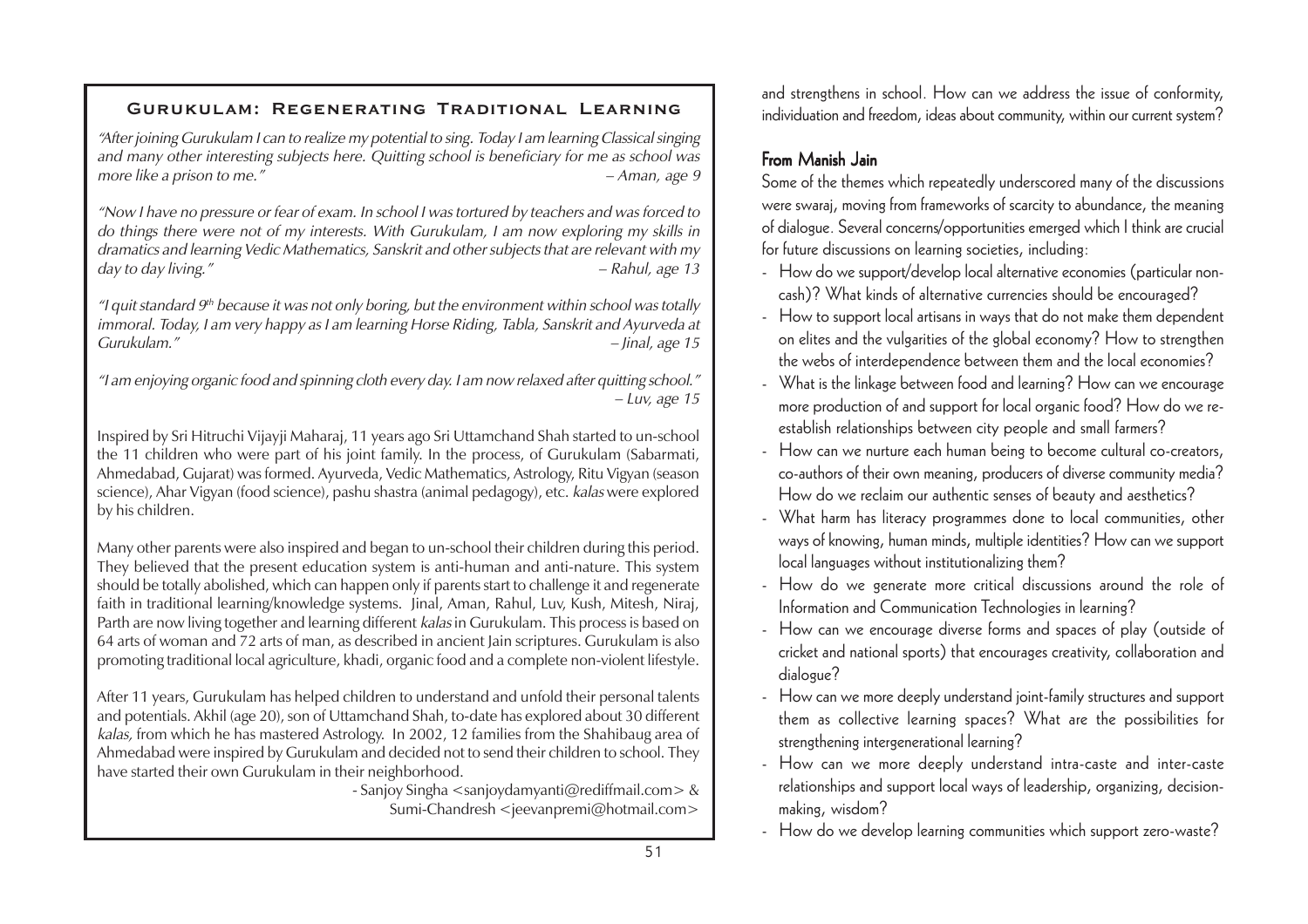alternatives? - How do we cross/break borders (official national ones as well as psychological) to strengthen learning relationships and learning opportunities?

- In what ways does the "civil society"/"human rights" framework stifle dissent, resistance, local forms of social organization/power and the emergence of new

#### From Maria Glauser

There is a wonderful feeling in being young and fresh in life. I feel so lucky and concious of this point I am now in my personal development. And I value it a lot because I am afraid that it won't last forever and I don't want to lose it. I think that once I cross the "border", belonging to an organization or project and giving so much from me there, it will be gone. I ask myself how can I learn more without losing this freshness in life? How can I protect myself from rigid mental structures? How can I protect myself from this fake security that organizations and other people's ideas seem to offer? Saying this I don't deny the power and beauty of teamwork. I believe the most beautiful things can be achieved when learning, working and growing together.

### From Isaac Ochien'g

1. What are some of the things or ideas that you think a young person wanting to engage less with the text should do, or think about, in order to contribute to the realization of learning societies?

2. Learning Societies is not just an idea we want to ruminate over…it is not just a phrase we want to 'feel good' about over breakfasts and lunches and dinners. Learning Societies is our lives, it is our relationships, it is an manifestation of our ecohumanness(sic). How might I make learning societies (or the 'process' of working towards the generation of learning societies) less of an abstraction and more of a process taking place daily in our ordinary lives?

### From Paige Raibmon

Dealing with concrete examples of the excellent work that people are doing forces us to articulate questions such as, What is the ideal behind this work? What are the practical necessities? What are the compromises that these necessities require?

#### **Learning Through Theater**

Theater-In-Education (TIE)-India Trust is totally dedicated to the children, the youth and the teachers of the country. The essential idea behind TIE is to work for and with children to provide an environment to the children themselves, to their teachers and to their parents, to use theatre as an integral part of the process of learning. It does so by creating an intergenerational space, both mental and physical, where all these stakeholders in the education of our future can open up and understand each other.

Theater has the potential to work wonderfully to address many complicated questions through collaboration with others. It also serves as a forum for sharing the natural curiosity that springs from deep inside. Asking questions, seeking answers, having fun, all of this leads to increasing concentration, developing the co-operative spirit of living together, learning to accept responsibility, and to take risks, to work hard, to lead a team, to learn to speak and be heard. Through the process, all participants feel their faith getting a boost. This is one of the most creative ways of learning, where no one controls who teaches and who learns what. Personalities keep developing, even as on the surface, it all seems a matter of play. Children find themselves gaining in strength both from within and without.

Theater enables people to tell their own stories, to express their lives in unique and exciting ways, in their own local languages. It makes us aware of our different senses, our bodies and emotions, which lets us share ourselves with others. Because TIE's work is intergenerational, people of all ages listen to and learn from each other's experiences, but through a medium which breaks classic divisions and old patterns.

Notably, TIE's work has not been confined to the capital city of Delhi, as such things often tend to be, but there is a continuing attempts to be pan-Indian in our contributions. - Walter Peter <tie.india@indiatimes.com>

Under what circumstances (if any) are such compromises acceptable? And if certain compromises are unacceptable, what alternatives can be found?

#### From Nitin Paranjape

But the mainstream dominance and its influence sometimes overwhelms us. Do we strike a balance between our ways and theirs? or strive to tread our own path with our own value system, philosophy, and vision? I am convinced. How do I make my circle of influence bigger?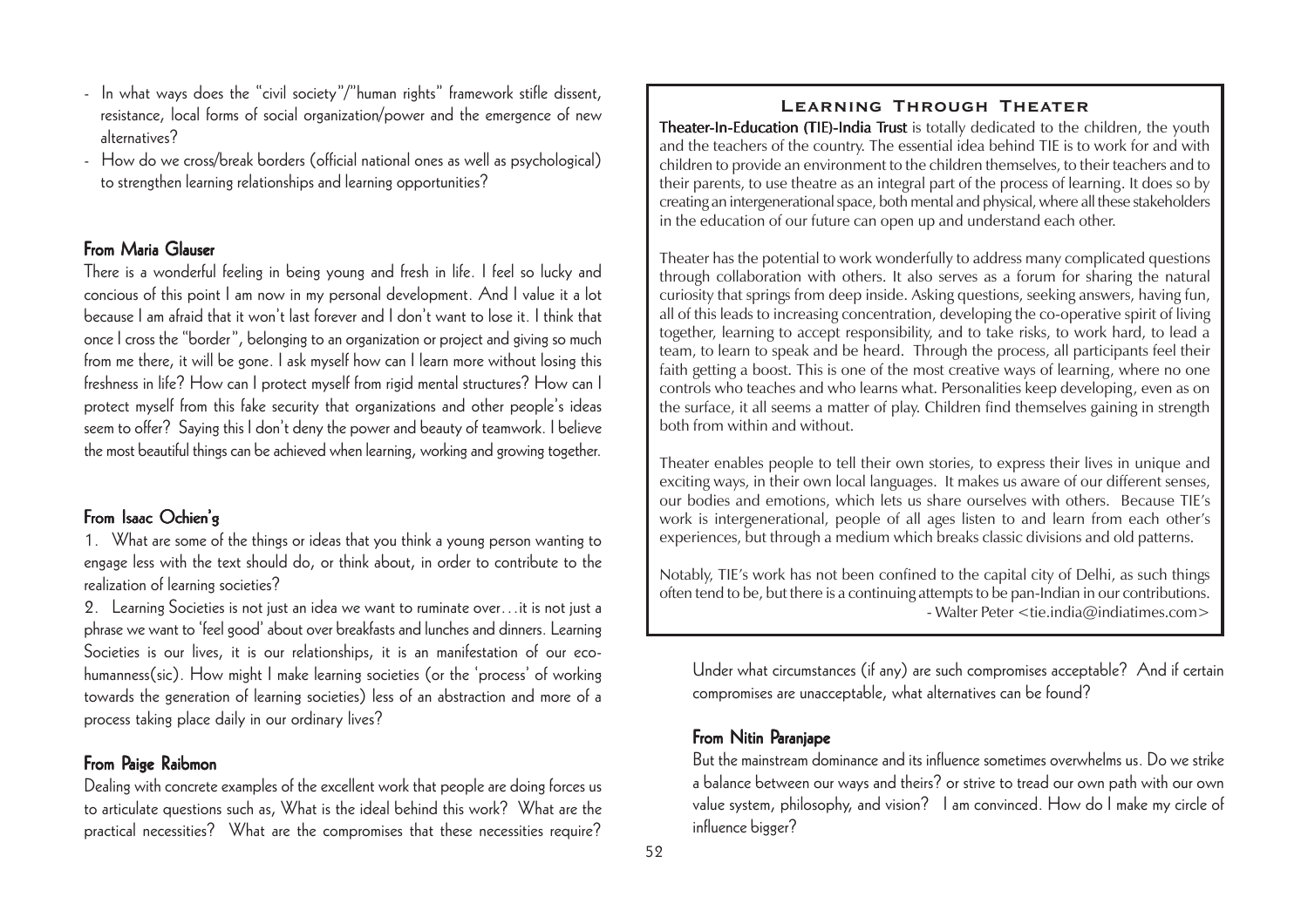### **What do you see as the challenges or tensions to unfolding learning societies in your own communities now? What do you see as potential opportunities for nurturing learning societies in your own work, life, communities, etc.?**

#### From Lisa Aubrey

The main challenge is countering the bankrupt dominant logic which undermines indigenous knowledge systems and epistemologies. How do we maintain that which is us, that which fuels us, that which defines us? The sessions on indigenous knowledge systems and listening to elders was very useful for me in thinking about this question. The enemy is quite formidable, especially when capitalism, consumerism, prisonism, neo-liberalism (which is really conservatism), the American Dream-ism (which is really a nightmare for most) is so rampant and is being shoved down our throats in schools, churches, TVs, by our neighbors and friends, adverts, etc. The pressure is tremendous and for some insurmountable.

#### From Ravi Gulati

We need to begin with acknowledging that there already are learning individuals and learning societies. I think the main issue in front of South Asia is to deal with the demon of Developedcountries-are-the-role-model. As long as we are unable/ unwilling to chart our own course, as individuals or groups, with confidence AND humility, we won't be able to harness the power of the already existing, nor build on that.

### From KB Jinan

We must find ways to move out of the modern educational system and the knowledge it propagates, because it will only lead us to our doom. We need to de-intellectualize our present knowledge to engage in holistic knowing & intuitive knowledge.

#### From Vineeta Sood

I agree fully with most of whatever Jinan has said on education and learning. But I am unable to comprehend the systems you are mentioning as 'western' and 'ours'. My experience says all kinds of systems of thoughts are prevailing almost everywhere. even in our society, all this is existing doesn't matter from where it has been brought, we accepted it and are following it for such a long time. We come across so many things. It is up to us what to accept and what not to and this is a very important learning that happens if we give our children space enough to experience life and bear the consequences of their actions without making them feel guilty.



#### From Gurveen Kaur

The pressure and desire to join the mainstream society is there on children and remote, less privileged societies even when they can't or don't access schools. How can/will we stem the uncritical acceptance of modern, mainstream lifestyle? Can we change the direction of change towards more globalization, communalization, consumerist living? How can we get people to feel that this ever-widening gulf between the privileged and less privileged is not just not in any of our interests but grossly unfair? How can we get people to appreciate not just different cultures but respect the right of all plant and animal species to live on this earth?

I am scared! How will I manage to learn more without losing my freedom (freshness)? How can I escape from paradigms/rigid mind structures?

- Maria Glauser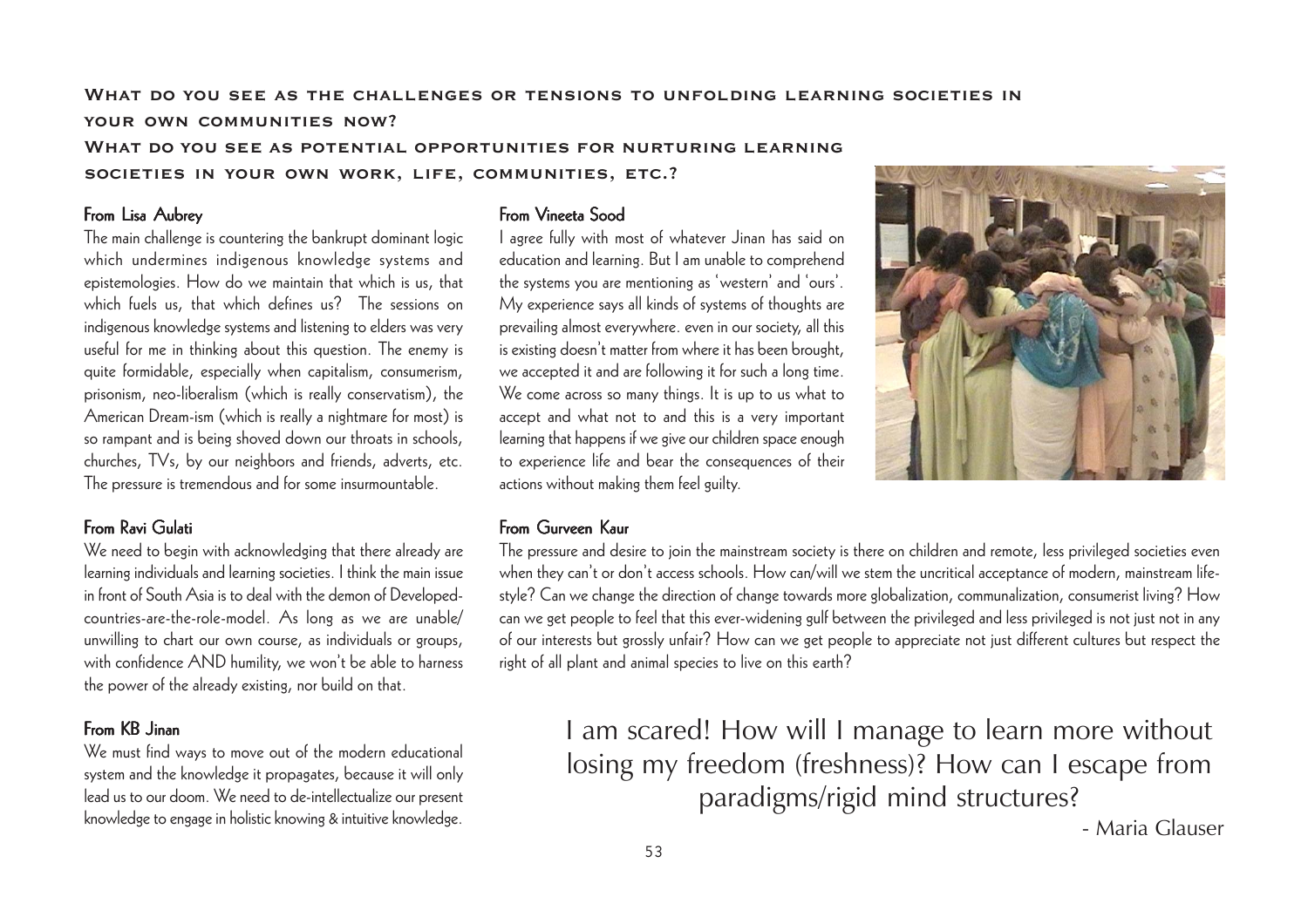#### From Nitin Paranjape

Back home, we have been discussing issues of management practise and how it is used in controlling, dividing and using people, and what could be relevant that releases creative energy, critical reflections and engages us into purposeful engagement with our own inner issues as well as relate with others with feelings. Infact, I have started to deal and value my resources that are my own - feelings, thoughts, experiences and purpose - which sometimes gets trapped in my anxities, fears and expectations that it restricts spontaneous flow of my energies. I am now more conscious and not afraid to engage with others with issues that arise from within, which help in forming and consolidating my relationship with others.

The conference also highlighted the need to experiment with ourselves, our bodies (Peter's exercises helped in this realisation), our expressions in variety of ways without feeling any pressure, and the immense possibilities that are present. Learning is about allowing our personhood to freely express itself in various forms and moods, and getting shaped by the web of interaction and relationship that develops naturally.

#### **LIBERATE SCHOOL**

The education system operates on the assumption that if access, quality and delivery are ensured, it will successfully accomplish its mission. One needs to deeply reflect as to why do so many children drop out, even when these three elements are ensured? It is repeatedly said, "Education in school is not adapted to the needs of people." This, we believe, has nothing to do with access, quality or delivery. The reasons lie deeper, in the foundation of the system and the logic on which it operates.

Schools have a pre-defined knowledge content to deliver to all citizens of a State, and are programmed to deliver it in a certain manner. They are required to ensure an equality of opportunity to enter into unjust and unsustainable systems. The required knowledge content is defined, compartmentalised, decontextualized from people's life realities and continues to be offered in a formal, inflexible, hierarchical and abstract manner. There is no space for organic creativity or for intrinsic motivation. A strong behaviourist system of rewards and punishments underlies schooling, which does not permit risk-taking, experimenting or making mistakes. One single model is imposed on all and its parameters serve to narrowly measure and rank intelligence levels of all individuals.

Instead of a culture of teaching and passive information acquisition, Ecoliers du Monde/Aide Et Action hopes to promote a culture of life-long learning, which nurtures questioning, analysing, feeling, reflecting, owning knowledge, negotiating,

doing, self-motivation, patience, communication, collaboration, creativity, self-discipline...

With this in mind, it initiated Liberate School, an Participatory Action-Research based on participatory conceptualisation, a process to:

- analyze underlying assumptions and implications of various notions of Education and Development; - recognize and validate indigenous knowledge systems and informal learning networks;

- emphasize learning processes (rather than on content) in all identified learning spaces.

This action-research is being conducted in partnership with three local NGOs in three different geographical zones. This will enable us to benefit from the experiences and approaches of three partner organisations, the diversity of contexts and contents of learning. All these projects recognise and validate the whole learning network, and get families to reflect on the culture of schooling and how to integrate school into the authentic learning environment of children and families. They encourage learning processes practised in various learning spaces: seeing, observing, doing, making mistakes. They use traditional as well as new learning spaces, like those where children play or work, existing women's groups, existing farmers' groups, local media, etc.

We are engaged in a process, and do not necessarily know what awaits us at the other end. Our conviction lies in the fact that there is tremendous wealth within communities and that its discovery will be a guide to new solutions.

- Raj Sethia <liberateschool@rediffmail.com>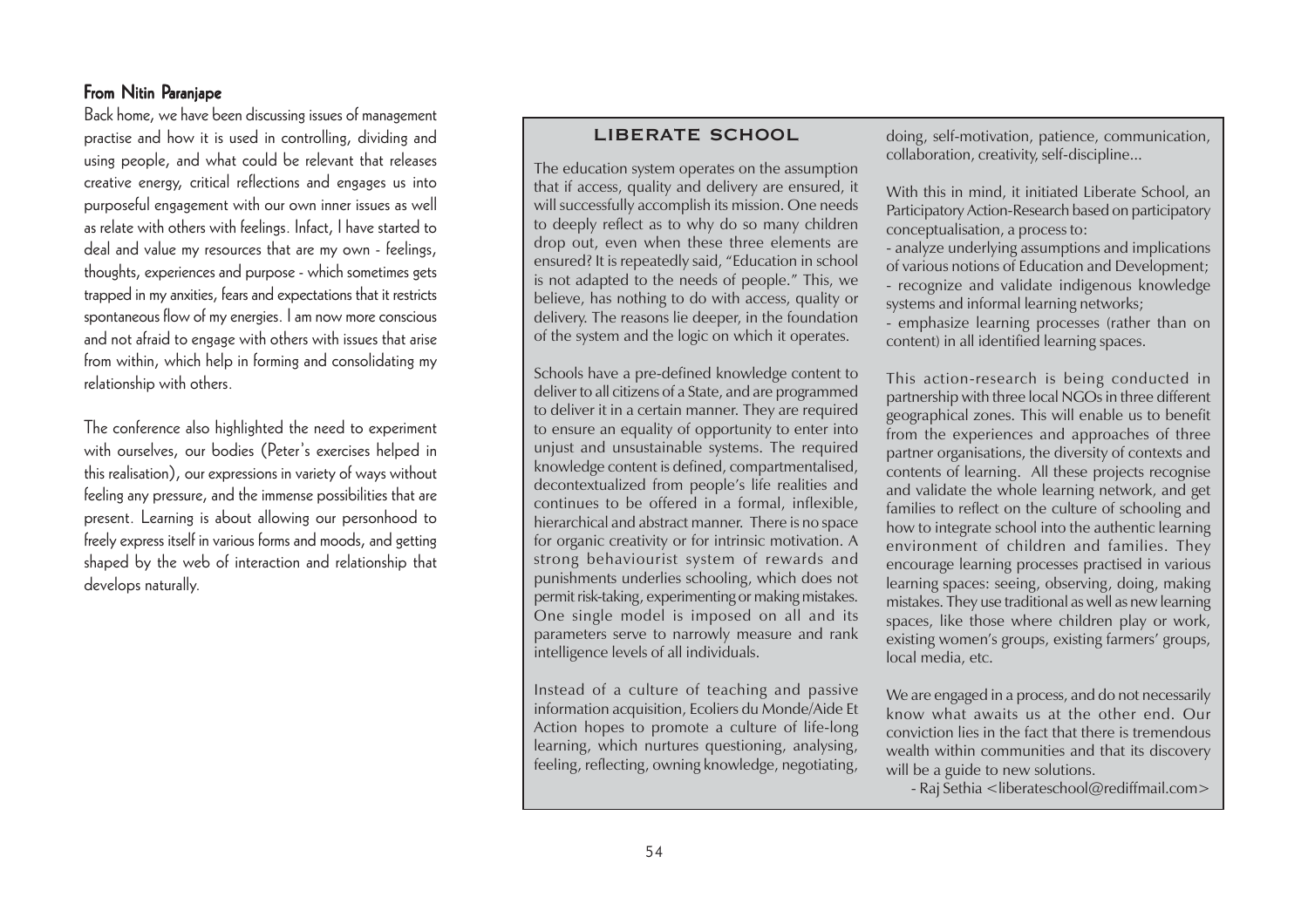Learning and living and unlearning to get rid of the dominant logic requires us to be in the process of 'becoming'. Are we all ready?

- Satyabrata Barik

I trust the purity of our collective motivation. Let us diligently enrich it for the present moment.

- Prashant Varma

#### **Cross-Pollinating Local Knowledges: the Honey Bee Network**

All these years, formal knowledge networks have ignored informal knowledge networks. Perhaps they considered the marginalization of knowledge-rich, economically-poor communities and individuals as inevitable. Perhaps the mega-project of progress considered these voices to be road blocks, to either be ruthlessly leveled or bypassed entirely.

But times are changing. Consider current ecological disturbances, the immense social discomfort they cause, and the increasing inability of the mainstream to cope with these problems. My feeling is that the skills, knowledges and institutions evolved by people on the margins will become a major source of survival.

The Honey Bee Network is part of SRISTI, a non-governmental organization set up to strengthen the creativity of grassroots inventors, innovators and eco-preneurs engaged in conserving biodiversity and developing ecofriendly solutions to local problems. The network and newsletter help to support the scouting, spawning, sustaining and scaling up of grassroots green innovations. They also enable innovations to link with enterprises and investments.

The name 'Honey Bee' was chosen for its connotations of authenticity, accountability and fairness. Honey bees do two things: they collect pollen without impoverishing the flowers, and they connect flower to flower

through pollination. Relating this to the network, the idea is that when we collect peoples' knowledge, we should ensure that people don't become poorer after sharing their insights with us. Further, we should also connect one innovator with another through feed back, communication and networking in the local language.

When we write in the English language, it connects us globally but alienates us locally. We cannot reach the people from whom we have learnt. There is tremendous global interest in the knowledge of local communities, but the ethics of this interest and exploration continue to be exploitative and asymmetrical. Articulating the ethics of knowledge extraction, documentation, dissemination and abstraction into theories, institutions or technologies is thus the central concern of the Network.

Over the years, the Honey Bee Network has documented innovations, traditional practices. It has collected outstanding examples of contemporary knowledge to form a 10,000 strong database (Honey Bee Database of Grassroots Innovations).

We may avoid discussing people living on the margins, but the questions they raise do not go away. Many local knowledge experts will pass away in the coming years, and so will the survival knowledge they carry with them. Who or what will fill these vacant spaces?

- Anil Gupta <honeybee@sristi.org>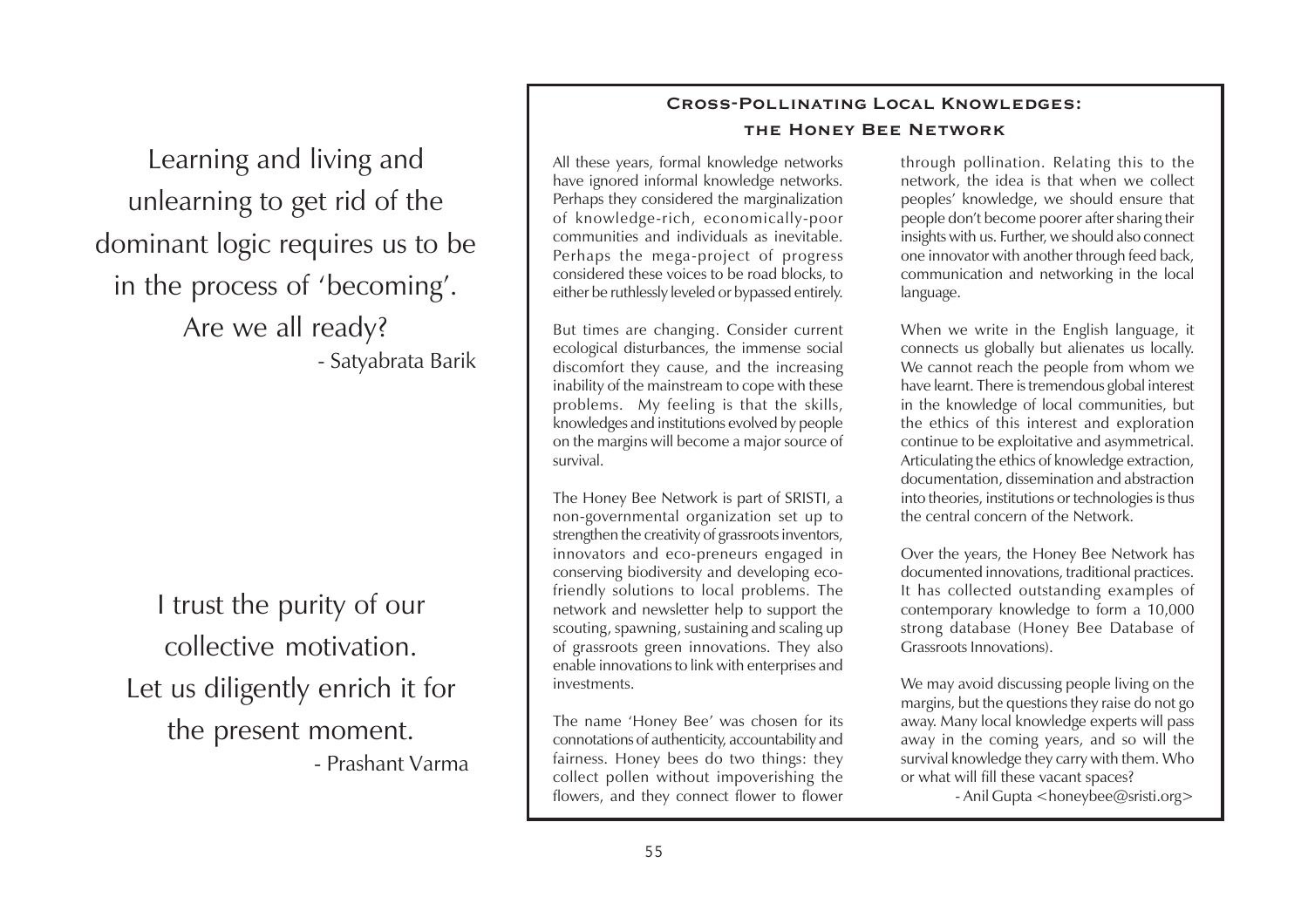### **What are the next steps/activities that you think should be undertaken to help unfold learning societies in South Asia?**

#### From Vivek Bhandari

In my own life, I am increasingly questioning the ways in which I have been institutionalized. This interrogation has also made me increasingly aware of the need to identity those spaces of engagement, dialogue, and creativity that sustain us in these times of anomie. I do not for an instant believe that the prevailing mood of sadness is going to last forever, perhaps because in South Asia one can find learning spaces in all kinds of places, the sorts of places that the modernist lens simply does NOT have the capacity to look.

For me, life in India demonstrates that spaces for creative articulation flourish in all sorts of nooks and crannies. The real challenge of course, is to identify and energize these spaces, defined as they are by alternative material, ecological, and cultural realities. "Multiple publics," as I like to refer to them in my work as an alternative the "mainstream public," have to potential to reshape our understanding of the challenges confronting us, because they draw upon endless, regenerative reserves of learning. For me, the next step is to think outside of my institutional lens, and work towards identifying and energizing the learning that happens in these multiple public spaces.

### From KB Jinan

(1) Protecting ecosystems knowledge would involve creating self respect and worthiness in them about their knowledge so that they continue to practice it. We must make efforts to meet them and create confidence in them…

(2) As we are engaged in understanding another way of knowing we have to acquire the tools needed for the same. Intuition happens to be the tool and it can only be developed by deliberately engaging in nonintellectual experience. I have developed a workshop called 'against the tyranny of reason' which is an attempt



to re-look at our habits, sensitising the senses etc. Shift knowledge from head to heart… What we need to do in this situation is to find our authentic self. To relocate oneself in a different cultural space where we begin to ask the right questions. This requires us to deschool, de- intellectualize to recover own intuitive and authentic self.

(3) Developing materials to create crises with people in the reason culture. Of course, this has to be non-intellectual materials… I am already doing some work in this area and co operation is welcome.

### From Chandita Mukheriee

In this world, being over-run by monster conglomerates, no border is sacred any more and no nation state can erect barriers to keep them out. Under such circumstances, the only way that people can keep their self-respect is if they can build their capacities for resistance, and they can keep their environments from being stripped of resources and destroyed forever. This has to happen in their villages and farms, hills and forests, within their knowledge systems and practices of agriculture, animal-rearing and craft manufacture.

Knowingly or unknowingly the educated have de-legitimised the traditions of people's knowledge, and do not recognise its value. This is a chance to do some corrective action,

> by bringing it to the foreground, and creating respect for the keepers of this knowledge among the arrogant educated, giving the latter some provocation, and a way out of their own sense of suffocation. This is the potential opportunity I see for my own practice as a communicator in the upcoming period.

### From V. Manikuttan

As a yoga instructor, I am able to share the wisdom of ancient culture to my children. In this way, I can connect the past with the modern. I am also very much interested to do more in this field, because in this way, I can create a new world with the traditional ethos or values.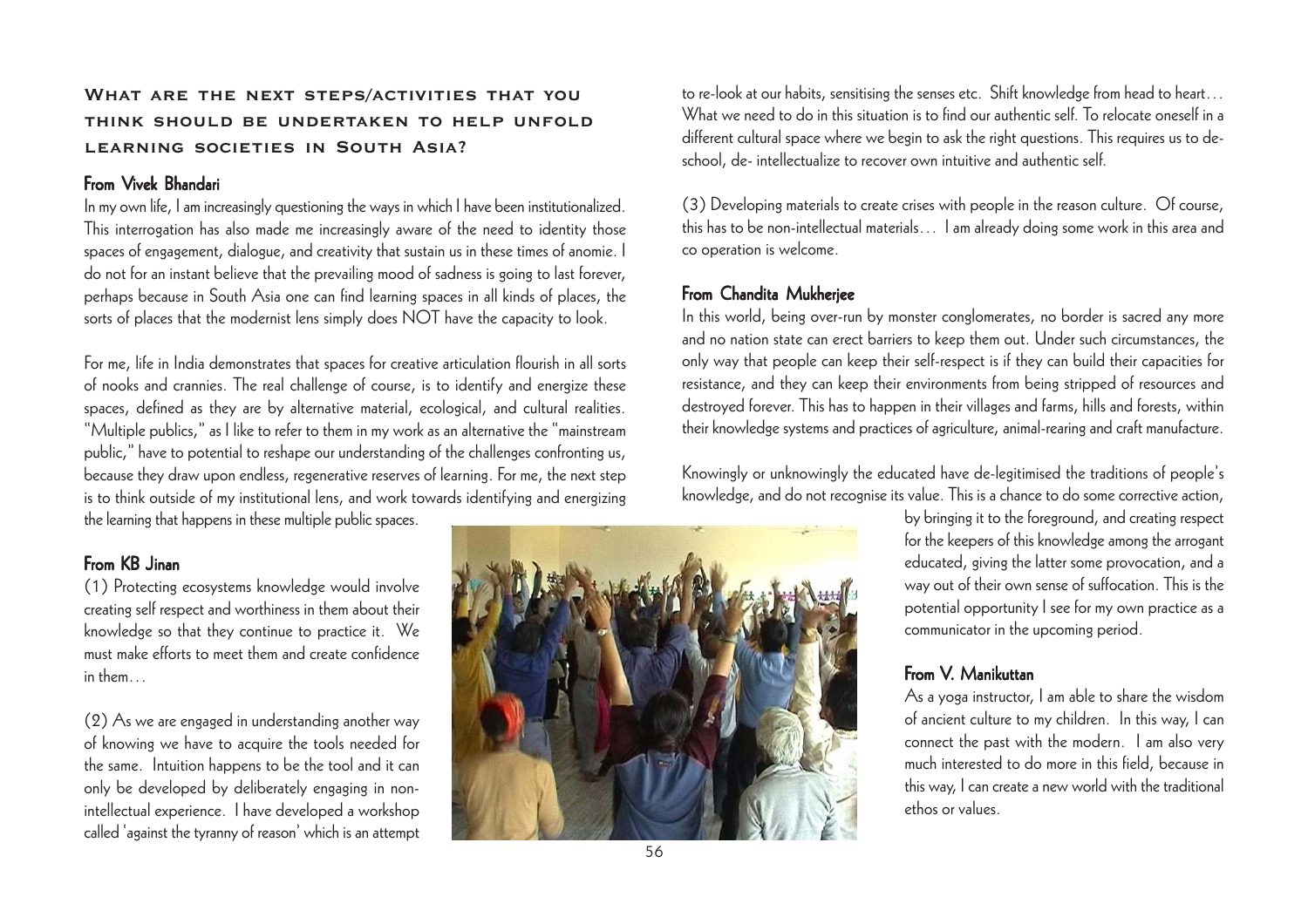Mirambika is a small school and a teacher training center within the premises of Shri Aurobindo Ashram in Delhi. It is based on Sri Aurobindo's and the Mother's philosophy of education. According to them, there are three principles of learning:

- 1. Nothing can be taught; so here the teacher does not impart knowledge to the child. Instead, she helps him discover how best he can learn.
- 2. The child's mind must be consulted in its own growth; each one of us has some gift within us. If we don't hamper child's natural tendencies, he will learn in a very special way.
- 3. Work from near to far; from what the child can experience in his immediate surroundings to more abstract things.

In Mirambika, children are nurtured physically (through a lot of time for free play), emotionally (through loving and caring teachers who give full importance to the child's thoughts and feelings), mentally and intellectually (through the rich environment and freedom to explore it). All this leads to the vital and spiritual growth of the child.

As children grow and get interested into different fields, they want to do research in greater depth in their field of interest. So, they choose their own topics and do research according to their own engagement with the subject, which means even if they choose the same topic, the outcome for each child is different. And wherever required, they use numbers also in their projects e.g., calculating area and distance when the project is on the physical space. A web of integrated learning is created so that the experiences of children are not segregated. A few of the projects taken by the students in the recent past are listed:

- Entertainment in ancient civilizations (11-12 years), to understand the past and create a feeling of continuity;
- September 11th (over a broad age group), to analyze and understand a range of issues related with the tragedy;
- Water harvesting (13-14 years), to revive the ashram's driedup rainwater harvesting system. This year's outgoing group of students did research on it and prepared a proposal for using the system.

Mirambika has its share of challenges also, as its not easy to MIRAMBIKA: FREE PROGRESS SCHOOL Mirambika has its share of challenges also, as its not easy to **From Shilpa Jain**<br>Survive when you try to do something different from the norm. There are many exciting things on the horizon: The children from Mirambika have to ultimately fit into regular system of schooling after class VIII. CBSE/ICSC being the only options available with the regular schools, Mirambika is pressurized to prepare the children accordingly. This also deters the long-term commitment of parents to the system.

> Mirambika believes that dedicated people can come to the institution if they are not lured by salaries. Getting such people, who will commit themselves to the institution on a long-term basis as volunteers, also presents a challenge, as does preparing the teachers. Those who go through Mirambika's teacher training programs acquire valuable skills of being a sensitive, innovative and efficient teacher, but find it hard to get recognition outside Mirambika. Getting the program recognized by any board has its pitfalls, since such recognition will dilute its strengths and compromise its quality.

> Mirambika presents a model of a system that shows how children learn in a much positive way when they get the respect, affection and freedom to decide the course of their learning within broad limits of the system. In this sense, it strengthens the vision behind learning societies, as here we believe that learning is at its best when the learner is exposed to life in the most natural way and is enabled to trust himself and his surroundings.

> So far as the impact of Mirambika on the larger education system is concerned, it still remains a bold experiment not within the range of everybody. Every now and then people look at it with admiration, pick up a couple of things from here and there, but not the spirit behind it. Some see it with scorn and doubt. But it does show a path to those who are willing to see the wonders when we place trust in the learners. It also shows alternative ways of teaching and learning to more conventional mind.

- Vineeta Sood <vineetasood@hotmail.com> Contact Mirambika, Sri Aurobindo Ashram, opposite Sarvodaya Enclave, Sri Aurobindo Marg, New Delhi; phone: 011-26863741. fax: 011-26857449; for more information.

the learning journey with Alok and Zaid; working on the Multiversity library and roaming exhibition with Claude and Abhivyakti; a play on "Who is Educated?" with Peter;exploring our full human potential workshops with Ravi's kids at Manzil;an article on exposing the educational services enterprise with Vineeta; smaller learning societies conferences with youth in India through Qutab Khan; a forum on unlearning with Munir; the Radical Essential Series with Yusef; the World Youth Leadership Jam with Coumba… and of course, many things within Shikshantar's own team: organic farming with more families in the city, creative workshops and festivals with children and youth; new research publications on rethinking literacy and stories of unlearning. Actually, my head starts to spin when I think about how much there is to do, and how much more learning will come out of it.

### From Purnima Rai

The conference churned up a lot of ideas… One might involve working out some sort of a center for children of craftspeople. This is something Jinan and I have been talking about for long. Surprisingly, we never seemed to have found the space to articulate many of the these issues with each other – the Udaipur conference certainly gave us the opportunity.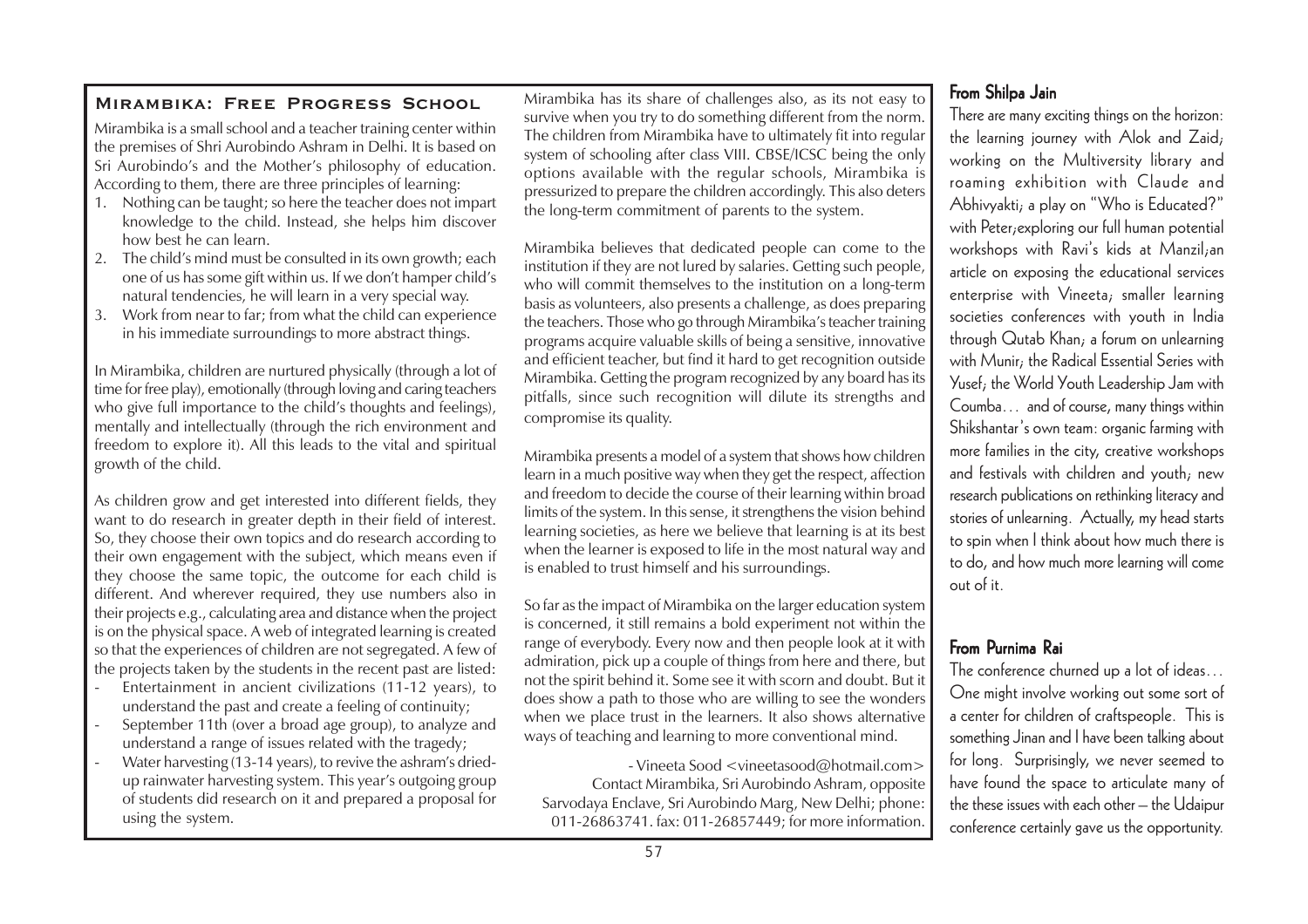### From Nitin Paranjape

- Edit the video about the conference with Manish
- Dialogue with others whom I meet and discuss about promoting learning societies
- Discuss ways in which our own project Self-directed Learning evolves organically
- Collaborate with Shikshantar on exchange of team members, plan and organise a yatra, and a video series on South Asian thinker-doers
- Constantly thinking of ways in which Abhivyakti can evolve into a socially, emotionally, spiritually, politically and culturally responsible work place
- Have discussed with Peter about collaborating on a theatre workshop in Nashik
- Promised Ravi that we would document on video about small power project in Uttaranchal
- Thinking deeply and listening to friends about Sakhi's future schooling
- Have invited Claude to visit Nashik and interact with farmers, team members
- Translate some of the articles that have appeared in Vimukt Shiksha series to the Marathi language.

### From Mahanand Charati

I want to start a small project, especially relating to "innovative learning"… I plan to keep in touch with other active participants to enrich myself.

### From Isaac Ochien'g

As someone editing a publication for young people, within the context of Learning Societies, The Counter Renaissance will have young African people (and even the not-soyoung) doing things (whether writing, singing, drawing, farming, etc) **then** sharing these in The Counter Renaissance.



### From Manish Jain

Some of the activities that emerged (or became more clear)



Image by Gopal Lal Sharma

from the conference which I would like to commit myself to for the upcoming year are: \*

- Developing a small video on the Learning Societies Conference and a publication on the Conference (with Nitin, Rajiv, Praveen, Shilpa and Susanne)
- \* Organizing a conference with 25-30 young 'walkouts' on what we can learn from drop-outs who are innovators – what kinds of learning webs do they build for themselves? (with Claude, Anil, Sumi-Chandresh, Nitin)
- \* Organizing Learning Journeys with local youth of Udaipur on social movements (with Sudhir and Ravi), on organic farming (with Kameshwarji, Claud), visit to Pakistan (with Claude, Nitin, Wasif)
- \* Organizing a Travelling Interactive Exhibition for families on Learning Societies (with Claude /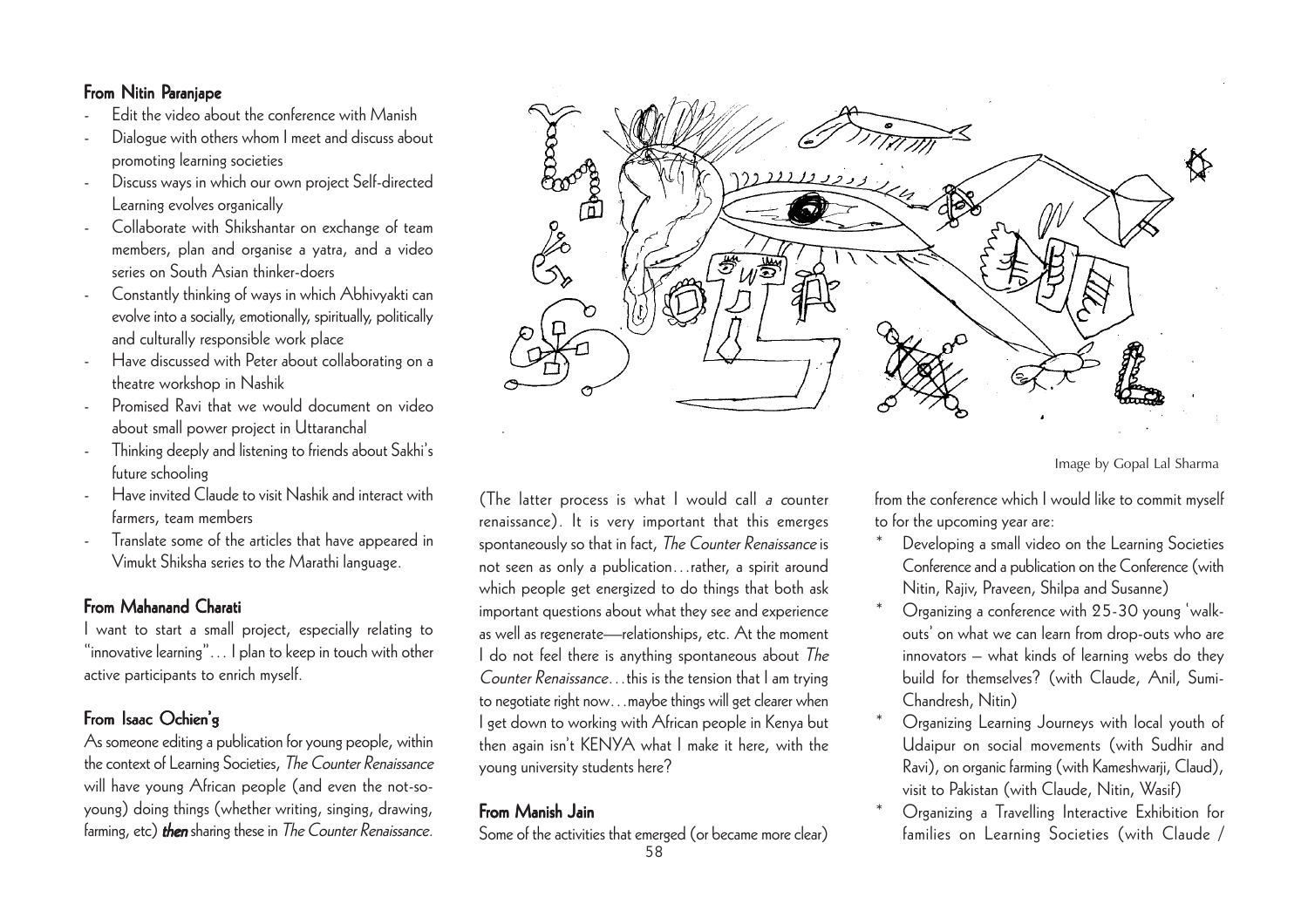Multiversity and Anita, Ganesh, Sujata / Abhivyakti)

- \* Developing a project with Qutab Khan and Jinan on "What can we learn from rural illiterate people?"
- \* Sharing a presentation on the learning societies conference at the World Social Forum (with Susanne Schnuttgen)
- \*Publishing a booklet on Interrogating Literacy (with Munir and Shilpa)
- \* Publishing a book on Stories of Unlearning (with Isaac, Shilpa, Yusef, Zaid, Coumba, Vineeta, Lisa, Meg, Rick, Pat, Jan, Susanne, Marianne, Sheela, Maria, Anita)
- \* Publishing a book on local folk-stories which elaborate different aspects of a learning society (with Shilpa, Claude, Nitin)
- \*With Komal Kothari, developing an interactive museum on folk culture from Rajasthan
- \* Working with Satish Inamdar on hosting a follow-up conference of Learning Societies next year in Bangalore
- \*Working with Qutab Khan on organizing a youth camp on Learning Societies
- \* Working with Munir Fasheh and Hegazi Idris on hosting a Learning Societies Conference in the Arab region.

### From Maria Glauser

After listening to some people's experiences and dreams, many ideas came to my mind. There are many important things I would like to work on going back to Paraguay. Organic farming is something I would like do in my country; my family owns some land outside the city, my brothers are interested as well. I am glad that staying in Udaipur together with the fantastic people that work at Shikshantar l have the chance to learn more about it. But why did I need to come so far away to learn something that is right there as well?

But there are other things that I find not only important but urgent for me to work on. I need to know my people better. I feel very ashamed of myself for not properly speaking guarani, our native language spoken by 90% of the population in Paraguay. I recognize I belong to the little group of people in the city that has food every day and can choose to get a higher education or is able to travel to India. I owe my people too much, not only because I have so many privileges at their expenses but because I love them so much. In this sense, I must be closer to them, even though I know I will never be one of them.

I need to open my eyes soon and look at the beautiful things that are so close around me.

#### **Time for a New Revolution**

Western-inspired agricultural science -- based on the use of synthetic chemicals and toxic pesticides, special seeds and thirsty plants -- has taken over large areas of the South, through the agency of intellectuallybankrupt governments. Though this development has been passed off as a 'green revolution', it is already threatening to turn vast areas into brown deserts. The modern practcies not only destroy the soil, but they also lead to ecological imbalance.

Indian farmers are steadily deserting such anti-ecological farming practices. On September 11, 2002, at Thanjavur, south India, Mohamed Idris inaugurated a new organic farming institution called the Vazhviyal Multiversity <www.indiaorganic.org>. It seeks to become a focal point for undermining official agricultural science and replacing it with ecological farming and living.

The Vazhviyal group has successfully tried out several new procedures for raising crops of different kinds outside the conceptual framework of modern agriculture science and its inputs. They have rediscovered several important traditional insights dealing with soil fertility and the control of pests. They are credited with the invention of a locallymade microbial brew (called "Panchakavya"), which has helped them solve a basic problem organic farmers face: temporary declines in productivity during the period that they convert their fields from chemicals to organics. With the help of the brew, they can now convert their fields into organic farms without loss in yields, within a year itself.

Confident now of the success of their procedures, the organic farmers have taken a decision to start their own learning and teaching centers – not only for existing organic farmers, but also for those who wish to convert from chemicals to organics. These centers will offer practical training without certification and will operate completely outside the formal academic agricultural science framework.

In the coming months, Vazhviyal farmers will also be working on methods/techniques to certify their foods as organic, as well as a unique learning program for their children, different from the formal school framework.

- Claude Alvares < mversity@sancharnet.in>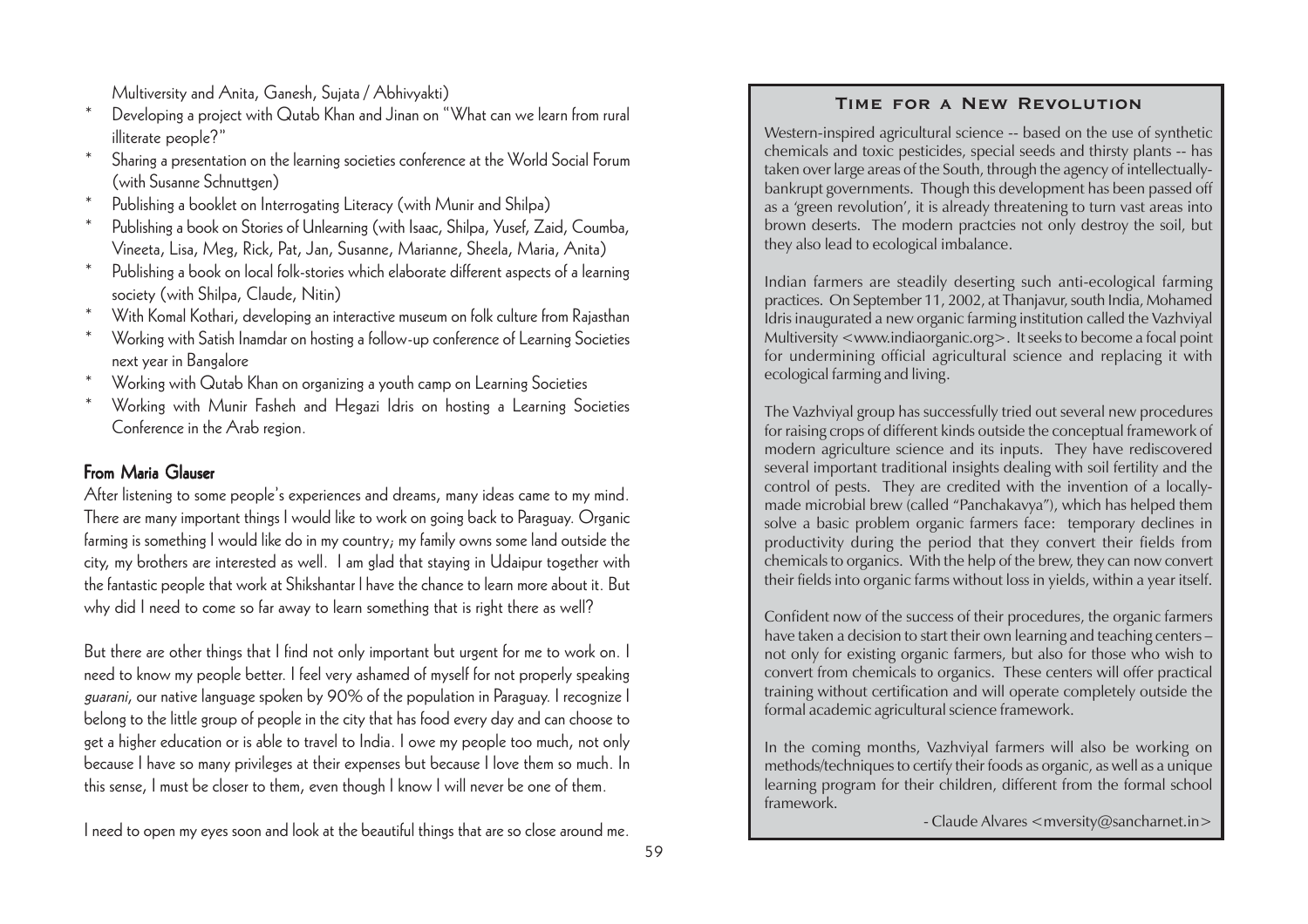# parents' reflections on unschooling

### Greetings from Nasik!

I am writing to you because yesterday something happened between me, Anita and Sakhi. While riding home on the scooter Sakhi announced that she would not like to continue with her schooling after class 7th. She is in class 6th right now.

I am not sure at this moment about my response. Although my heart is in agreement, my head says that she should at least complete her 10th. But I would like to explore this issue with you since we and Sakhi are part of the universe of learning society.

How should we approach this issue? What are the ways in which Sakhi could engage herself with learning and discovering the world. She has been also telling us that her dream is to become a neurosurgeon! How to chart her growth that would be meaningful, and in her best interest, which would help her realise her potential.

I am looking forward to your support. Regards, Nitin Paranjape - Anita Borkar

### From Lisa Aubrey

Greetings to all. Kaari and I are back in Louisiana, sharing and being nutured by family. This is the best transition from Udaipur before we get back to work and school in Ohio. Nitin, Anita, and Sakhi, we are feeling what you are going through. Kaari's sentiments, though expressed with deeper sadness about having to leave Udaipur and all of you, mimic Sakhi's desires. What do we do? This question is keeps rolling back and forth in my heart and my mind as we share with family our experiences in Udaipur. Kaari is animated as she talks about her experience and as she questions conventional schooling. My family is interested, confused, and intrigued — not wanting us to leave again, saying that leaving school is an unthinkable. They are asking me lots about India, our plans, likeness to Africa, my health, racial understanding, spaces for girls.... Nitin, Anita, Sakhi let's continue to talk about and feel this. I trust that with more questions, the answers will come.

## From Rai Sethia

I shared the mail from Nitin-Anita regarding Sakhi's (un)schooling with Suchita, my wife. We have had and continue to have serious dialogues about our daughter Ateesha on very similar lines. Here! I welcome you to join our group.

### Comments from an outsider (Suchita):

Nitin, you sound as confused as Raj. On one hand you say that Sakhi wants to quit school, yet she also wants to become a neurosurgeon. Don't you feel that it could also mean that she is still a young child developing her own understanding of life and what we adults do in our lives. But what about you, Nitin and Anita. Didn't you need more time (speak  $=$  age and maturity) to decide about your lives?

As parents you must show both sides of the coin to Sakhi. Is she able to really understand the meaning of leaving school after seventh class. If she wants to become neurosurgeon, inspite of all the knowledge she may gain, can she become a neurosurgeon without degree or registration.

Here is my story. I have learnt a lot from my father-in-law, who has been studying books and even researching about Homeopathy for over thirty years. He has even cured one person with ulcers when all doctors only talked of surgery. He knows how to make plants greener by using homeopathy medicine. Having moved to Bhopal, I have taken over as the family Homeopath and treat Raj, Ateesha and now after one year, even my landlord's children. But still I don't have a degree and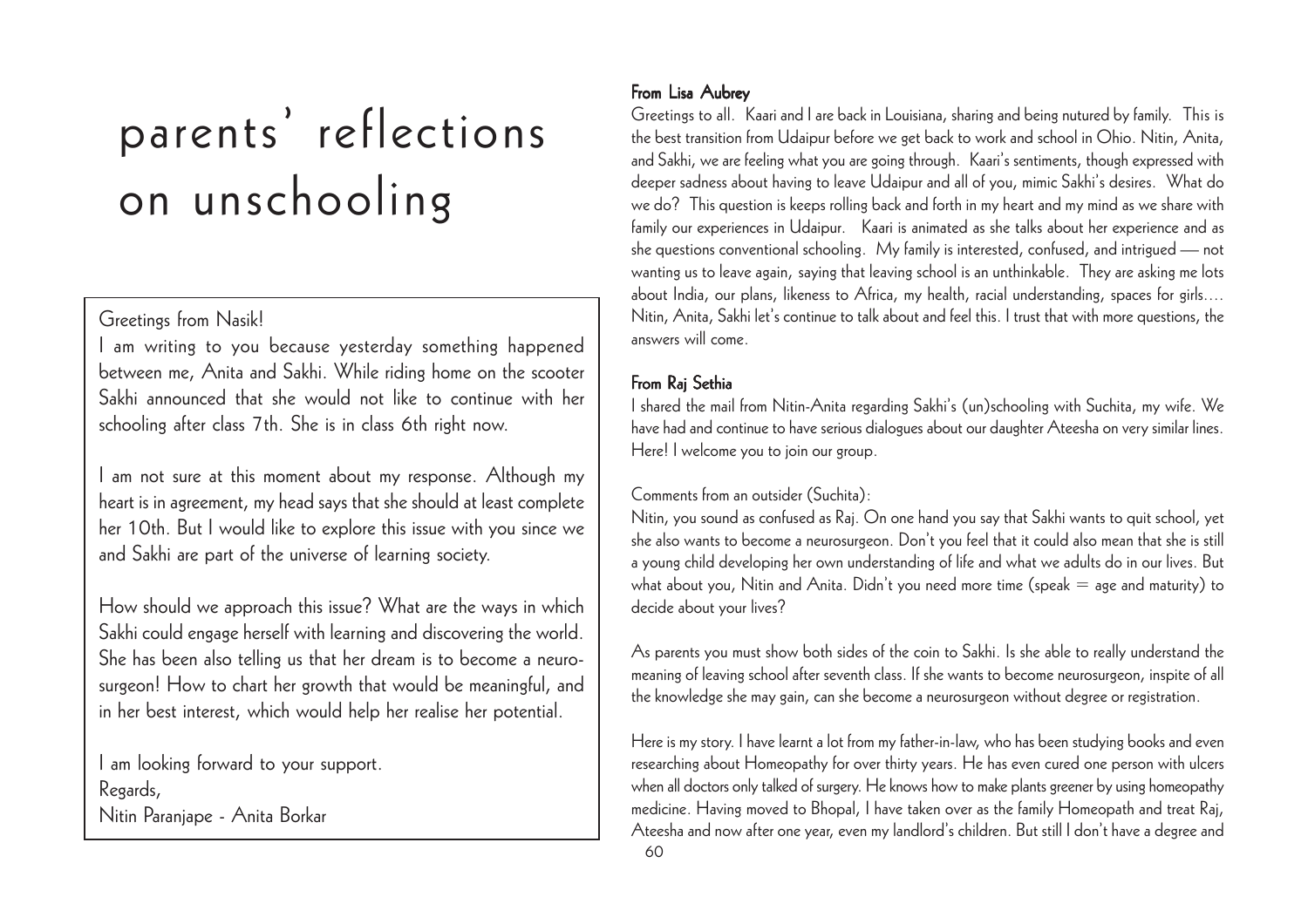people don't have faith on me. I am struggling to get a homeopathy degree, but it takes five years and right now I cant give so much time.

Its not just me. Same with Dr. Samuel Hahneman, the father of homeopathy. He also did not have any school degree. He researched and invented homeopathy. But to prove his study he had to get a medical degree. I feel that in my earlier years if I had studied homeopathy, I would have started a practise now. Now I only practise on Raj and Ateesha. It is better if you give both choices to Sakhi. You only live once, so keep all opportunity open for Sakhi. Only then can you live full.

#### From Kamala Menon

If your little girl does not want to study in a school in class 7, it does not mean she cannot become a neurosurgeon. She could study with the local vet instead. She could study with you, I believe that what school does you can do better. Yes, she will miss friends, ask her consult her and then decide, remember nothing can be taught, consult the learner, the ultimate is harmony Sri Aurobindo and the Mother on education, so also Gandhi and Makarenko

#### From Steve Rudolph

Well, one step you could take would be homeschooling. This would enable you to create a robust learning environment at home for Sakhi while still keeping a path open for her for higher education. In case you are still skeptical about undertaking the formal correspondence learning through the Indian school system, there are other systems internationally which you might be able to affiliate



Image by Mahesh Naik

with, which would provide an internationally recognized certification that would provide her access to colleges.

Sakhi has indicated an interest in science/healthcare. Perhaps you could start with a dialogue about what is that interests her about that profession, and then collaboratively create a concept web that identifies the different type of people involved in healthcare. You could help her identify the jobs which require certain qualifications, and which don't (e.g., neurosurgery, massage therapy, social work/ field work, nursing, Reiki, counselling). She can then plot out paths that might lead to these professions. Perhaps she could meet with workers in these lines and visit their workplaces to get a feeling for what their professions are like. In the process, she might reconfirm that neruosurgery is what she wants to head toward, or might even decide that this line isn't really for her. Whatever the case, she would be performing the valuable exercise of thinking through the paths required to reach a specific goal.

I would even use this as an opportunity to have Sakhi discover more about herself and her learning style. You can draw off of Howard Gardener's work of multiple intelligences. This always seems to fascinate people when they analyze themselves—especially children (we've done this with our students in our school). Afterwards, she might re-examine different career choices based on her own selfanalysis.

If she is interested in writing, you might have her write a journal about her thoughts and feelings, as this would be an excellent complement to the process of reflection and self-discovery. Anyway, some ideas that came to me as I read your post. Do keep us updated on what happens.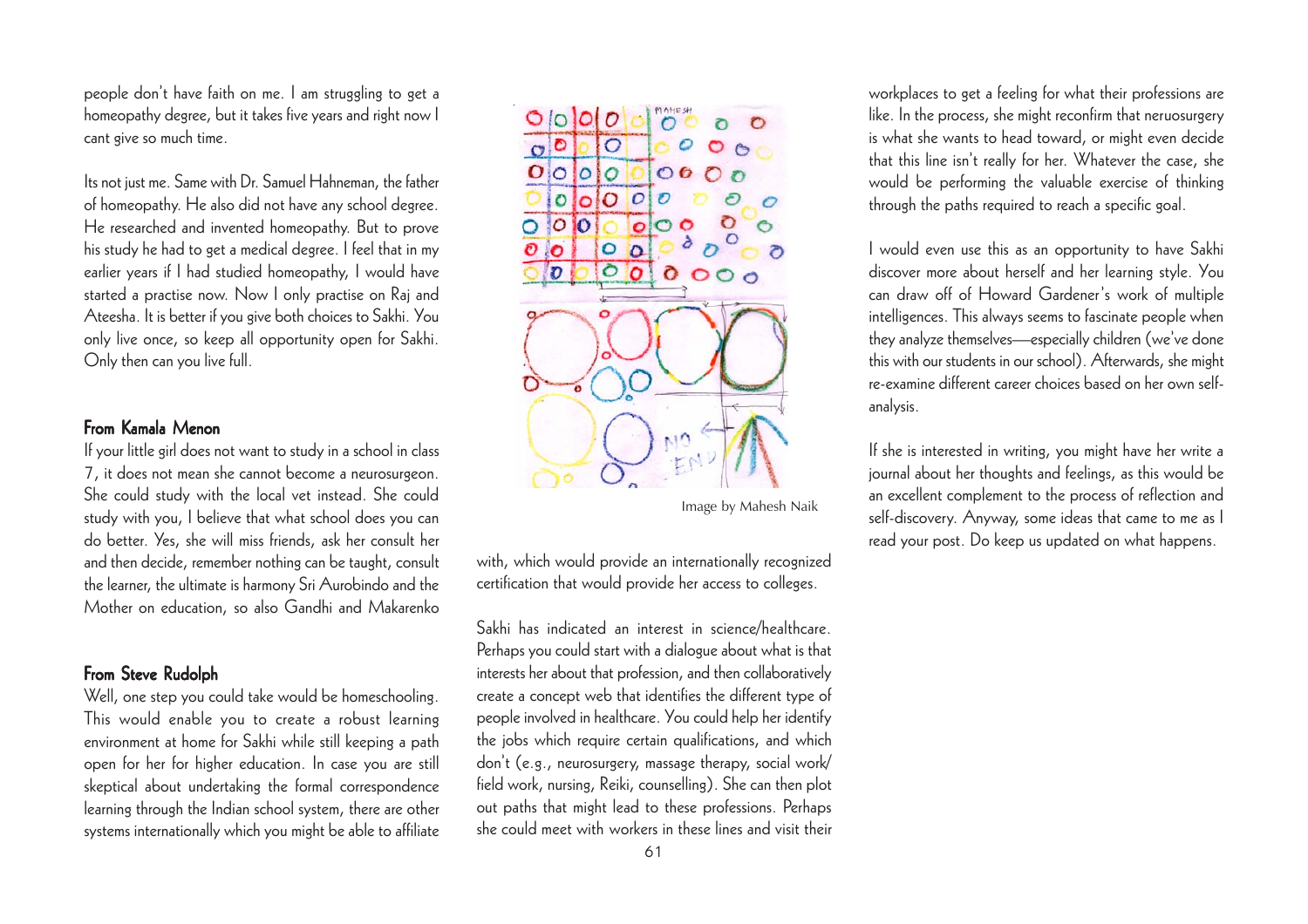Look at this world full of Institutions – jails, hospitals, Schools, military to control people, To treat people, to mold people, to train people Into an obedient civilians/robots Who can follow the linear, Ready-made path That leads towards Development And Progress – Unjust, Unhealthy, Unsustainable and inhumane living… The passage is worth exploring Coz it gives security It has insurance Say the advocates Of this passage. They order too, if you Try to challenge them Who are they Why do they want to play This finite game Full of violence and exploitation/control Instead for me, the more interesting Thing is that I am In the middle of this game Kind of a dice controlled and rolled By others For me the important thing Is that I have Discovered that I am One of the instruments To excel the game and Empower the passage Worth to know here that My discovery – The knowing of my slavery Is due to listening Not to my mind but To my heart



And to my soul Sensitivity towards the inner voice Which always is Telling me the stories of **Possibilities** Infinite and eternal Showing me the path without destination Like a voyage towards SELF It's not about falling in Love But being in Love forever Merging into the unknown Melting with the essence of the Unknown The passage still exists Not for me but for those Who are in process of Fixing things There is nothing left to fix I am in flow Which is growing every moment Growing with the unknown The passage still exists For those who are in Process of becoming But life is a process of happening A process of being Beyond mind there is Infinite sky of possibilities That I can see now The possibilities of being In love forever The possibilities to connect with Gentle Souls With grace and hope… Creating a foundation of sensitivity, prudence and intelligence.

- Manav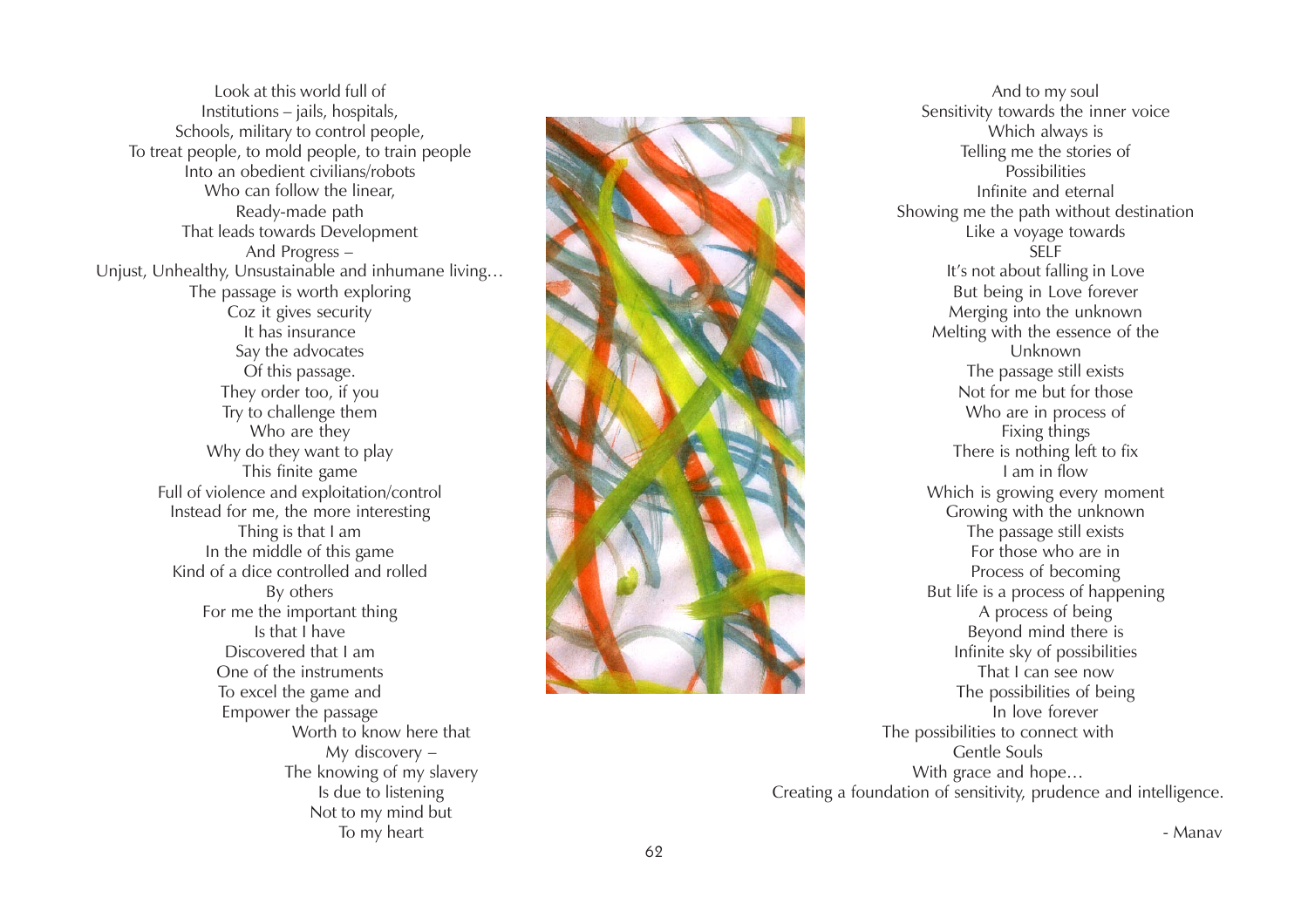#### **Unfolding Learning Societies Conference Community**

#### **Abhivyakti Media for Development**

31 A Kalyani Nagar, Anandvalli Shivar, Gangapur Road, Nashik 422 005

+91(0253) 2346128

- Anita Borkar & Sakhi anita@abhivyakti.org.in
- Ganesh Mandekar ganesh@abhivyakti.org.in
- Mandar Vaidya mandar@abhivyakti.org.in
- Nitin Paranjape nitin@abhivyakti.org.in
- Pravin Pagare pravin@abhivyakti.org.in
- Rajiv Ranjan rajiv@abhivyakti.org.in
- Sujata Babar sujata@abhivyakti.org.in
- Vilas Shinde

#### **Gurukulam**

2/ Pvapuri, Near Vinita, Ram Nagar, Sabarmati, Ahmedabad – 5 Gujarat +91 (79) 7572901 / 02 / 03 - Jayandra R. Shah - Sanjoy Singha and Damyanti sanjoydamyanti@rediffmail.com

#### **Pioneers of Change**

18 Windmill House, Windmill Walk, London, United Kingdom, SE1 8LX +44 7958712161 - Alok Singh - alok@pioneersofchange.net - Zaid Hassan - zaid@pioneersofchange.net

#### **Shikshantar**

21 Fatehpura, Udaipur, Rajasthan 313004 +91 (294) 2451303

- Manish Jain manish@swaraj.org
- Vidhi Jain vidhi@swaraj.org
- Ajay Bhatt ajaykigam@yahoo.com
- Panna Lal Patel panna\_lal\_patel@yahoo.com
- Parvez Taj parvezmtaj@hotmail.com
- Shilpa Jain shilpa@swaraj.org
- Kishan Prajapat Gopal Lal Sharma Pushpa Prajapat
- Vishal Singh Dhaybhai aachi36@rediffmail.com

#### **Takhman 28 Artists Colony**

Ambamata, Near Charak Hostel, Udaipur, Rajasthan 313004 - Bhupesh Kavdia - Hemant Dwivedi

#### **Anil Gupta**

Honey Bee Network, IIM–Vastrapur, Ahmedabad 380015 Gujarat anilg@iimahd.ernet.in

#### **Anjali Panjabi**

Media Production, C-62, Wildwood Park 2,Yari Road, Mumbai – 61 Maharashtra +91 9820432868 anjalipanjabi10@hotmail.com

#### **Chandita Mukherjee**

Comet Media Foundation, Topiwala Lane School, Lamington Road, Mumbai 400 007 +91 (22) 2836674 comet\_media@vsnl.com

#### **Claude Alvares**

Multiworld / Other India Press G-8 St Britto's Apartments, Feira Alta, Mapusa 403 507 Goa, India +91 (832) 2256479 mversity@goatelecom.com

#### **Coumba Toure**

Inst. for Popular Education, BP 42A, Kati, Mali +223 2272166 kuumbati@sentoo.sn

**Dayal Chand Soni** 26 Vidya Marg, Dewali, Udaipur, Rajasthan 313004 +91 (294) 2453910

#### **George Jose**

India Foundation for the Arts. L-1 Tharangini 12th Cross, Raj Mahal Vilas Extension, Bangalore 560080 Karnataka +91 (80) 361-0583 / 4 georgejose@indiaifa.org

#### **Gordon Naidoo**

OLSET, 15 Stiemens Stree, Braamfontein 2001, Johannesburg, South Africa +27 (11) 3395491 / 2760600 van@sn.apc.org

#### **Hasmukh bhai Shantilal Shah**

Gunijan Bhakti Trust 4, Vandan Park, Near Railway Station, Jain Temple, Maninagar East, Ahmedabad, 380008 +91 (79) 2773275

#### **Isaac Ochien'g** The Counter Renaissance - Kenya aizak10@yahoo.com

**Japan Pathak** 76 Sharada Nagar, Ahmedabad, Gujarat 380007 +91 (79) 664-1637 japanpathak@yahoo.com

**Jinan K.B.** Kumbham Murals, Nilambur, 679329, Kerala +91 (493) 221568, 221544 jinankb@sancharnet.net

#### **Kartik Vora and Preeti Maneck**

Inter-Activists, 15-M/89 Pragiti Nagar Ahmedabad, Gujarat 380013 +91 (79) 7441147 kartikvora@rediffmail.com, preetimaneck@yahoo.com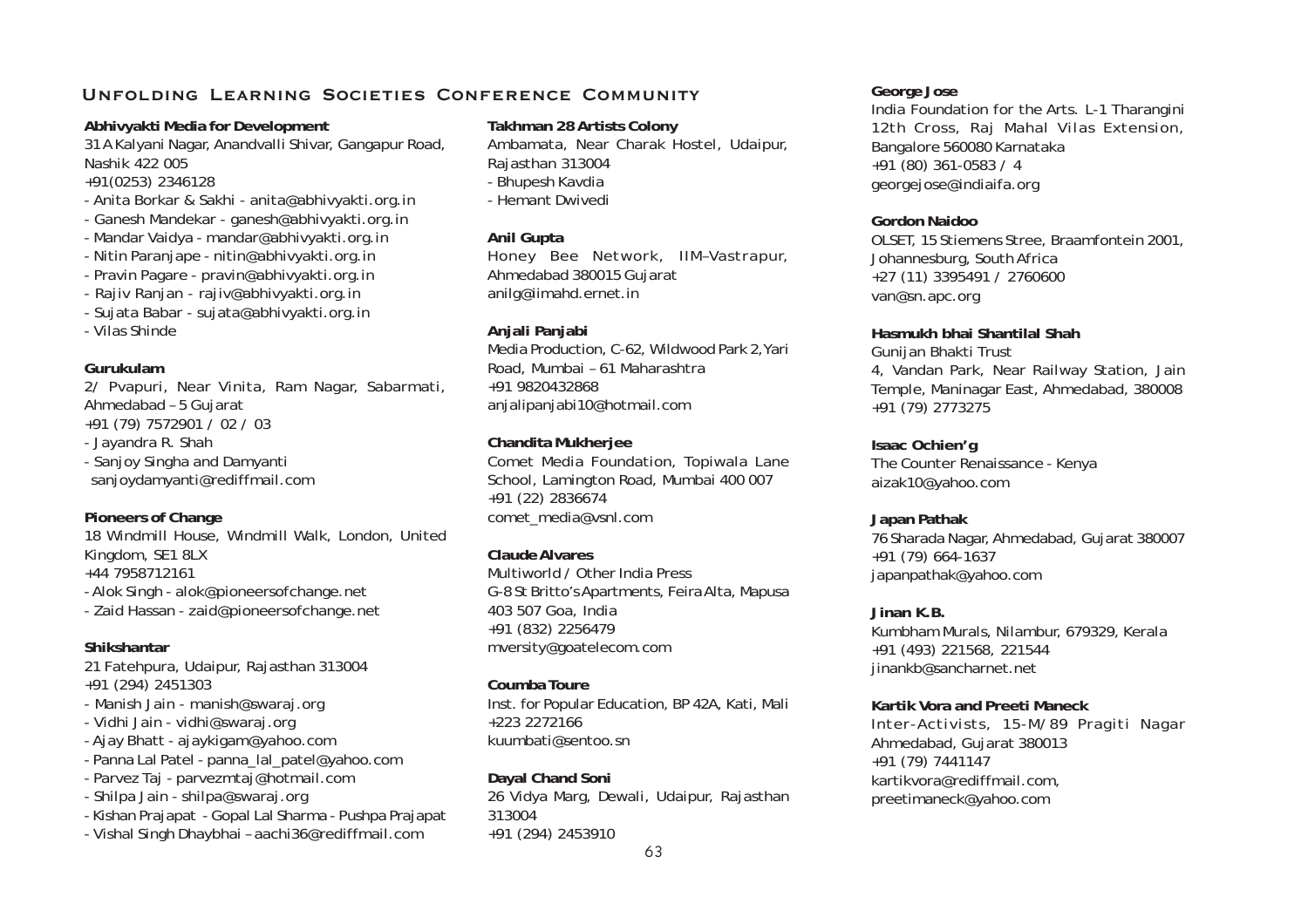**Kameshwar P. Bahuguna** Sarvodaya Vichar Kendra, At post Gumaniwala, Dehradun, Uttaranchal, 249404

**Kishore Saint** Ubeshwar Vikas Mandal, 23 C Madhuban, Udaipur, Rajasthan 313004 +91 (294) 2560271 chand67@bppl.net.in

**Komal Kothari** Rupayan, Paota B-2 Road, Jodhpur, Rajasthan +91 (291) 2545350 rajfolk\_jp1@sancharnet.in

**Lisa Aubrey and Kaari Aubrey** Ohio University, 270, Bently Hall, Athens, Ohio 45701 USA +001 (740) 593-1995 aubrey@ohio.edu

**Mahesh Nayak** 13 Vidya Marg, Neemach Mata Scheme, Udaipur, Rajasthan 313004

**Mahanand Charati** Manav, CCB 763, Devraj URS Colony, Basavan Kudchi, Belgaum, 5990012 +91 (831) 490251

**Manav (Chandresh)** 16, Asha Purna Apartments, Near Asha Purna Deraser, Hira Jain Society, Ramnager, Sabarmati Ahmedabad, Gujarat 380005 +91 (79) jeevanpremi@hotmail.com

**Mani (V. Manikuttan)** S.V. Nivas, Near Railway Gate, Njarakadu, P.O. Thalavoor, Dist. Kollam 691514 Kerala +91 (475) 324166, (7427) 236560

#### **Margaret Andrews**

Dept of Education, 139 South Terrace, COMO WA 6152 AUSTRALIA +(8) 9 474 5936 margaret.andrews8@bigpond.com

**Maria Glauser** Juan de Salazar 376, Asuncion, Paraguay +595 (21) 214574 rortiz@quanta.net.py

**Munir Fasheh** Arab Education Forum, 32 Shaker Bin Zayed Street Shmeisani Amman Jordan +962 5694861 or +001 (617) 496-4258 mfasheh@yahoo.com

**Paige Raibmon** Simon Fraser University, 2035, Charles Street, Vancouver, Canada Pin- V5L2V1 +001 (604) 253-1909 praibmon@sfu.ca

**Prashant Varma** Friends of Tibet, c/o D-95/ Rabindra Nagar, New Delhi - 3 +91 9818434424 prashantvarma@friendoftibet.org

**Purnima Rai** Delhi Crafts Council, 3 Prithviraj Road, New Delhi 110011 +91 (11) 24611005, 24619039 purnimarai@hotmail.com

**Qutab Khan** UNESCO, B5/29 Safdarjung Enclave, New Delhi q.khan@unesco.org

**Dr. Raj Sethia** Ecoliers du monde/Aide et Action, E-7/727 Arera Colony, Bhopal, Madhya Pradesh 462016 +91 (755) 2428033 liberateschool@rediffmail.com

**Rameshwari Sharma** Vidya Bhavan (IASE), Udaipur, Rajasthan 313004 +91 (294) 2400781

**Ravi Gulati** Manzil, Flat No. 13, Khan Market, New Delhi-3 +91 (11) 24618513, 24631122 gulatir@vsnl.com

**Roshni A. G.** c/o R.M Pagare, Trambak Road, Khadkali, Room No.1344, Nashik City, Maharashtra 422001 +91 (253) 2598621

**Sarang Pande** Lok Panchayat, Lane No-3 Shivaji Nagar, Sangamner, Dist. Ahmednagar, Maharashtra +91(2425)227134 lokpanchayat@rediffmail.com

**Dr. Satish Inamdar** Krishnamurthi Foundation India Haridvanam, Post Thatgani, Bangalore – 62 Karnataka +91 (80) 8435240 thevalleyschool@vsnl.net

**Satyabrata Barik** Rural Education Committee, Janardanpur, Ward No - 23, Bari Pada, Mayur Bhanj, Orissa 757001 +91(6792) 257094 prabin\_lulu@yahoo.co.in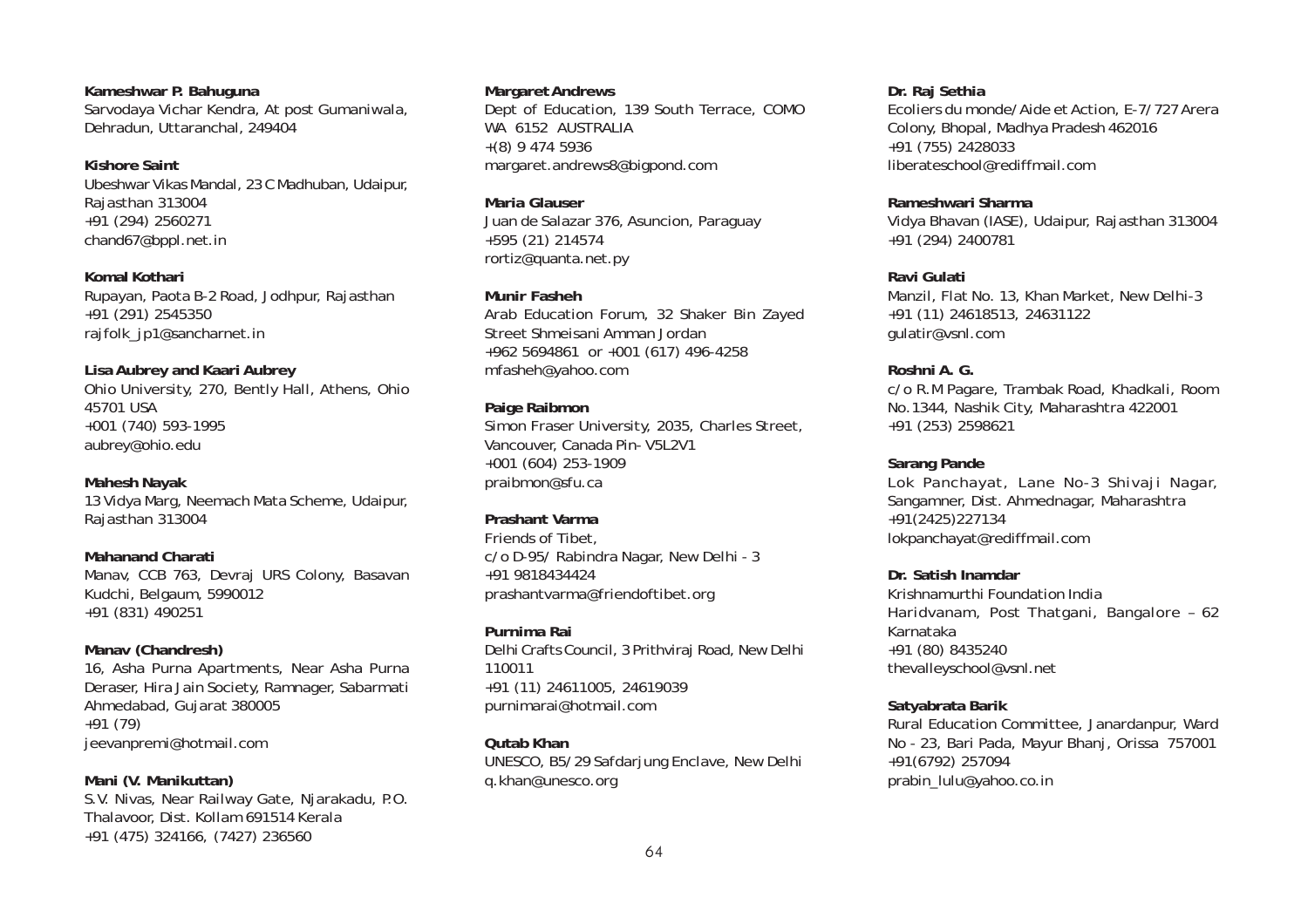#### **Smriti Sinha**

119- B (sector), Shahpura, Bhopal, Madhya Pradesh +91 (755) 2422973 sinha\_smriti@hotmail.com

**Sudhir Pattnaik** Social Activist, S-111, Maitri Vihar, Bhubaneshwar, Orissa 751023 +91 (674) 2302891 skppp\_bbsr@yahoo.com

#### **Sugandhi Baliga**

Yuva, Panchsheel Gardens, A- Wing, 603, Mahavir Nagar, Kandivli [w], Mumbai +91 (22) 28088098 sbaliga99@yahoo.com

### Additional Co-Creators of the On-Line Dialogue

#### Institute for Development Studies and Practices (IDSP) Quetta, Pakistan Ali Naqvi – alinaqvi@yahoo.com

Arif Tabassum – ariftabassum@yahoo.com **Barkat Shah Kakar** – bshahkakar@yahoo.com Naseem Panezai – nase empan@yahoo.com **Raziq Faheem** – raziq  $2000@$ yahoo.com Saima Gul – gulsaima2006@yahoo.com Shah Jahan Baloch – shahbaloch@yahoo.com

Achyut Das – Agragamee, Orissa agragami@sancharnet.in

Adame Ouane – UNESCO-IIE, Germany a.ouane@unesco.org

Alpa Vora – concerned parent, Maharashtra alpavora@hotmail.com

Amod Khanna, Amitabh Singh -DEBATE, Madhya Pradesh debate1@rediffmail.com

#### **Sunil Pote**

Yuva Mitra, 12 Pooja Apts, Saradwadi Road, at Post Sinnar, Dist. Nashik, Maharashtra 422103 +91 (2551) 220525 Yuvamitra@sancharanet.in

#### **Vineeta Sood**

Mirambika, B7/ 5178, Vasant Kunj, New Delhi 9810363414 and 011-2689-9640 vineetasood@hotmail.com

**Vivek Bhandari and Charu Bhandari** Hampshire College, Amherst, MA 01002, USA

+001 (413) 549-1899 vbhandari@hampshire.edu

Ash Hartwell – University of Massachusetts, USA ashtrish@igc.apc.org

Ashraf Patel – Pravah, Delhi pravah@del6.vsnl.net.in

**Bill Ellis** – Coalition for Self-Learning, USA tranet@rangeley.org

**Bliss Browne** – Imagine Chicago, USA bliss@imaginechicago.org

Bob Stigler – New Stories and Berkana Institute, USA bob@newstories.org

Bratin Chattopadhyay - Santiniketan, West Bengal usharko@vsnl.net

Carole and David Schwinn - Praxis People, USA cdschwinn@dmci.net

Charles Otieno-Hongo - Mzizi Cultural Center, Kenya charles@swaraj.org

"When someone says in Zulu or Xhosa 'I hope we shall meet again', he or she is not expressing a spiritual desire, but means simply that 'your actions and my actions should be such that we meet again; if you fail or I do, the responsibility is ours'. And on that note, I hope we  $shall connect again."$ 

#### **Walter Peter**

TIE India Trust, 13 Khan Market New Delhi -3 +91(11) 24655088 walterpeter@indiatimes.com

#### **Yusef Progler**

Zayed University, Box 19282, Dubai, UAE +97 1505534026 yusefustad@hotmail.com

Christine Merkel - UNESCO, Germany merkel@unesco.de

**Cole Genge** – University of Massachusetts, USA genge@educ.umass.edu

David Wolsk – University of Victoria, Canada davidwolsk@shaw.ca

**Dayle Bethel** – IKOH, Hawai'i dbethel@aloha.net

**Dee Dickinson** – New Horizons for Learning, USA building@newhorizons.org

Divya Lata – Aga Khan Foundation, New Delhi divya@akfindia.org

Dominic D'Souza - Laya, Tamil Nadu laya@sancharnet.in

J.D. Ekundayo Thompson - adult educationist, Kenya ekundayojd@yahoo.co.uk